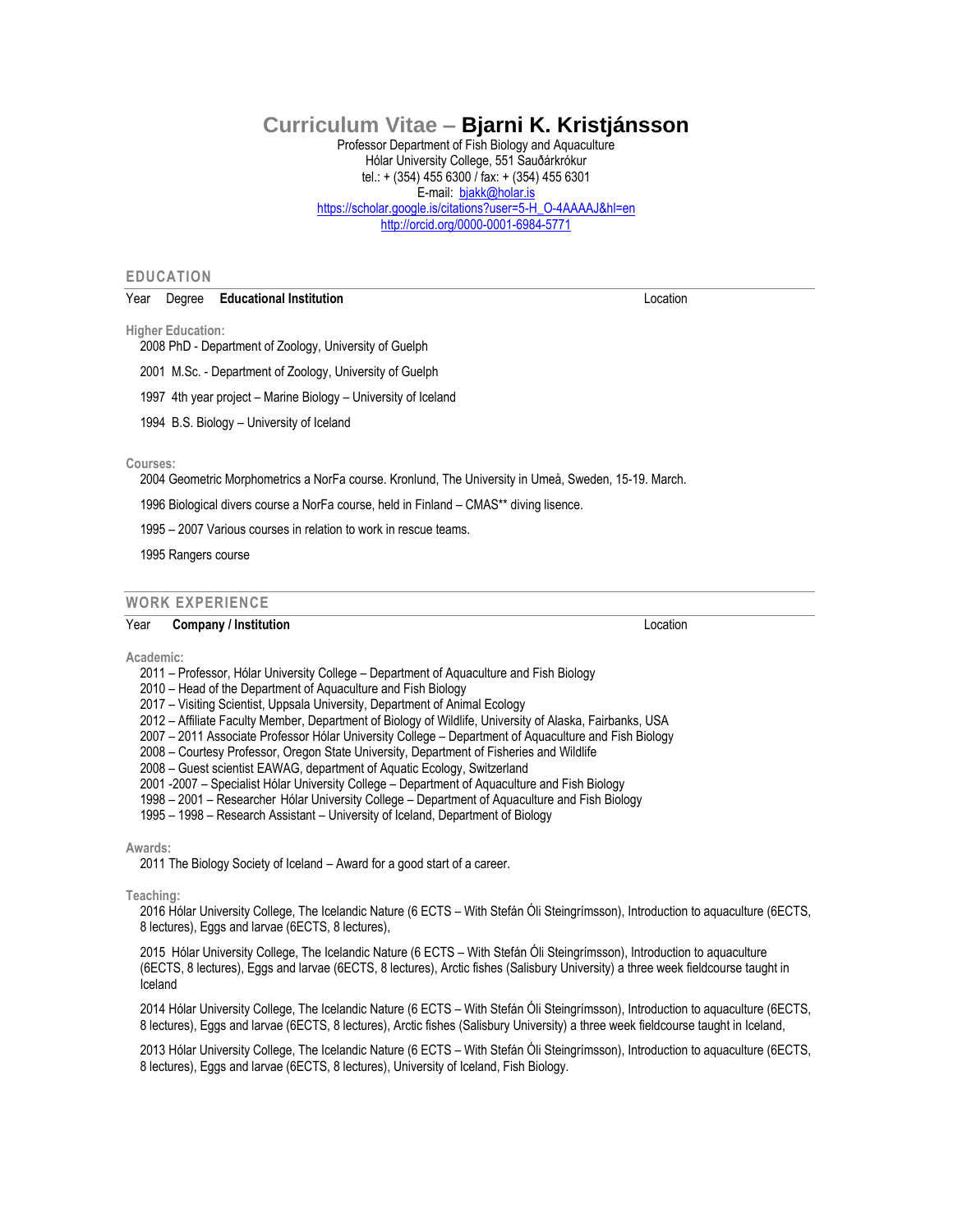2012 Hólar University College, The Icelandic Nature (6 ECTS – With Stefán Óli Steingrímsson), Introduction to aquaculture (6ECTS, 8 lectures), Eggs and larvae (6ECTS, 8 lectures), building and maintaining hiking trails (2 ECTS – With Charles Goeman, and Kjartan Bollason, Arctic fishes (Salisbury University) a three week fieldcourse taught in Iceland

2011 Hólar University College, The Icelandic Nature (6 ECTS – With Stefán Óli Steingrímsson), Introduction to aquaculture (6ECTS, 8 lectures), Eggs and larvae (6ECTS, 8 lectures),building and maintaining hiking trails (2 ECTS – With Charles Goeman, and Kjartan Bollason, Arctic fishes (Salisbury University) a three week fieldcourse taught in Iceland

2010 Hólar University College, The Icelandic Nature (6 ECTS – With Stefán Óli Steingrímsson), Introduction to aquaculture (6ECTS, 8 lectures), Eggs and larvae (6ECTS, 8 lectures), Arctic fishes (Salisbury University) a three week fieldcourse taught in Iceland

2009 – Hólar University College, The Icelandic Nature (6 ECTS – With Stefán Óli Steingrímsson)

2008 – Hólar University College, The Icelandic Nature (6 ECTS – With Stefán Óli Steingrímsson), Oregon State University, Wildlife in Agricultural Ecosystems (undergraduate course) – 3 lectures, Fish Conservation (Graduate course) – 3 lectures, Fish Ecology – 4 lab hours (undergraduate course)

2007 – Hólar University College, The Icelandic Nature (6 ECTS – With Stefán Óli Steingrímsson), Developmental Biology of fishes and larviculture (10 ECTS M.S. Course), Biology of Fishes (6 ECTS), United Nation School of Fisheries, aquaculture specialization – 8 lectures on fish biology.

2006 – Contributing to a course for students in the Department of Rural Tourism – Hólar University College, on building and maintaining hiking trails.

2005 – Hólar University College, Fish Biology (6 ECTS), Introduction to Aquaculture (10 lectures), Environmental impact of Aquaculture (2 lectures), Tourist department (3 lectures), Methods in tourist research (10 lectures).

A reading course for M.S. students (10 ECTS), University of Iceland, Student: Þorvarður Hrafn Gíslason

Lecturing on issues of environmental impact of aquaculture, for the United Nations School of Fisheries (5 lectures).

Host of a field course for students from the University Guelph, Canada (3 weeks).

2004 – Hólar University College, The Icelandic Nature (20 lectures) Fiskeldi II, umhverfisfræði (20 lectures). Introduction to Aquaculture (10 lectures), Fish Biology (6 ECTS).Teaching in a course, for students in the Tourist Department – Hólar University College, on building and maintaining hiking trails.

The University of Akureyri, aquaculture, environmental impact (5 lectures), Ecology (4 practical)

2003 – Hólar University College, The Icelandic Nature (20 lectures) Aquaculture II, environmental impact of aquaculture (10 lectures). Teaching in a course, for students in the Tourist Department – Hólar University College, on building and maintaining hiking trails.

Teaching Environmental Impact of Aquaculture for the United Nations School of Fisheries (5 lectures).

Host of a field course for students from the University Guelph, Canada (3 weeks).

2002 – Hólar University College, The Icelandic Nature (20 lectures) course coordinator, Environmental impact of aquaculture – advanced course (6 ECTS).

2001 – Hólar University College, Fish Biology (6 ECTS) and The Icelandic Nature (20 lectures) course coordinator.

Host of a field course for students from the University Guelph, Canada (3 weeks).

2000 – Hólar University College, The Icelandic Nature (20 lectures) course coordinator.

1999 – Hólar University College, The Icelandic Nature (10 lectures)

1998 – University of Iceland, Teaching assistant Ecology (132 practical). Hólar Elementary school (8 lectures).

1997 – University of Iceland, Teaching assistant Ecology (48 practical) and Marine Ecology (50 practical)

1996 - University of Iceland, Teaching assistant Ecology (48 practical), Marine Ecology(8 practical) and Zoology (12 practical). Substitute teacher in Flensborg gymnasium Computers (8 lectures) Biology 103 (8 lectures)

1995 - University of Iceland, Teaching assistant Ecology (24 practical)

1994 – University of Iceland, Teaching assistant Ecology (24 practical) and a summer course in zoology (40 practical)

**Courses for the general public:**

2000 – 2005 Teaching students from Skagafjordur elementary schools on life in fresh water, 1 – 3 days each year.

2004 – Teaching environmental impact of aquaculture for workers in the industry. 3. February in Húsavík.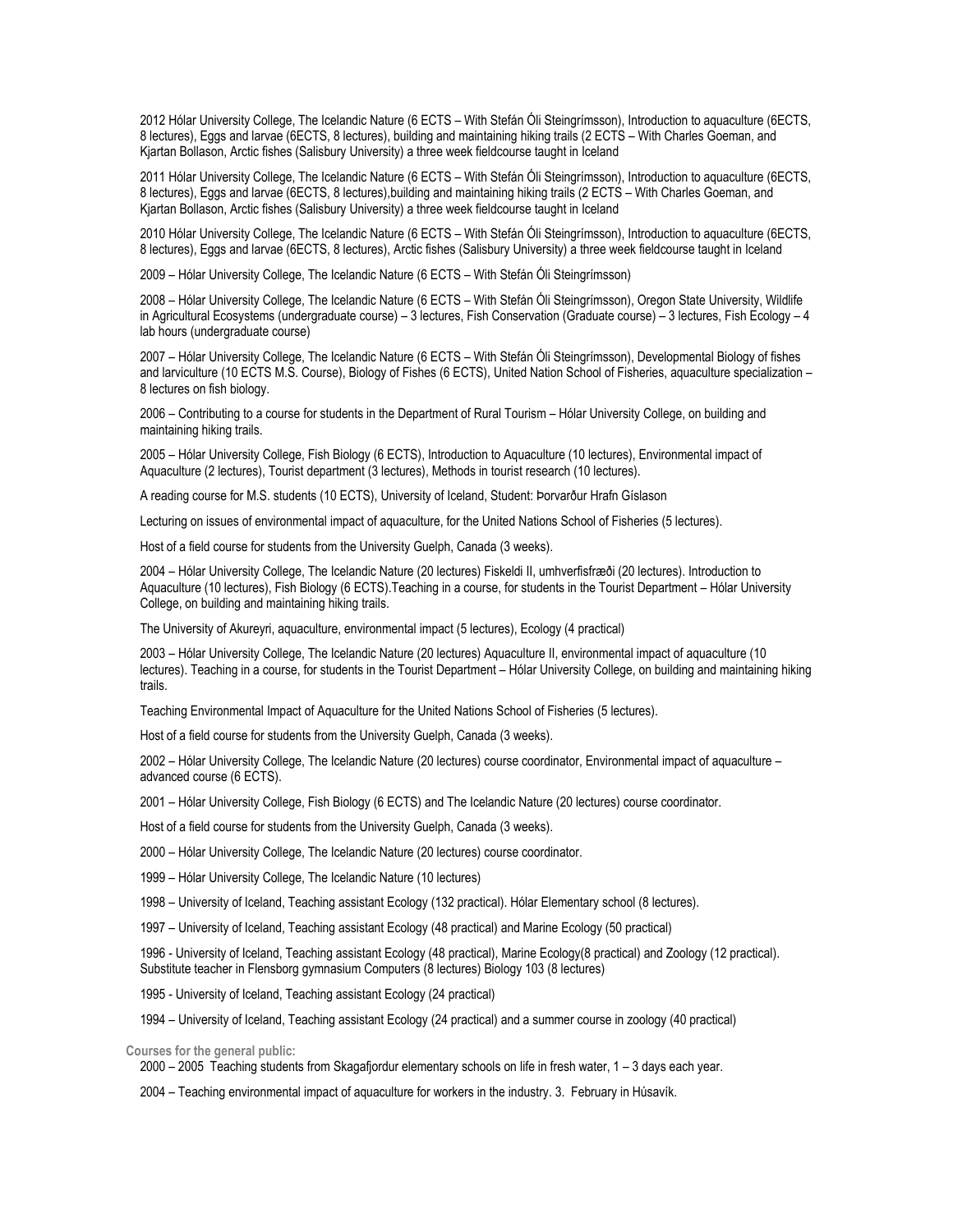– Teaching environmental impact of aquaculture for workers in the industry. 24. February í Skúlagarður in Kelduhverfi

- Teaching environmental impact of aquaculture for workers in the industry. Reyðarfjörður 30. 31. maí.
- Building and maintaining hiking trails a course organized by the Tourist Department of Hólar University College. Egilsstaðir.
- Building and maintaining hiking trails a course organized by the Tourist Department of Hólar University College. Hólar
- 1991 Evening classes in photography for Lækjarskóli Elementary school.

# **Student supervision:**

# **Graduate students**

# **PhD:**

- Agnes Katharina Kreiling, PhD project, University of Iceland
- –2019 Samantha Victoria Beck, PhD project, University of Iceland, co-advisor with Camille Leblanc
- Sigurður Halldór Árnason PhD project, University of Iceland
- Daniel P. Govoni PhD project, University of Iceland, co-supervisor with Jón S. Ólafsson and Mark Wipfli
- 2013 Antoine Millet PhD project, University of Iceland, Co-supervisor with Katja Räsänen. Defense 13. November 2013

### **M.Sc.**

2018 Marlene Kundruhn M.Sc. project, University of Cologne Germany, co-supervisor with Jost Borcherding

- 2016 Coralie Delarue, M.Sc. project (90 ECTS) Hólar University College, co-supervisor with Katja Räsänen
- 2015 Jónína Herdís Ólafsdóttir, M.Sc. project (90 ECTS), Hólar University College, co-supervisor with Jón S. Ólafsson
- Stefán Árnason, M.Sc. project (90 ECTS), Hólar University College (Did not graduate)
- 2015. Jóhann Garðar Þorbjörnsson, M.Sc. project (90 ECTS), Hólar University College, co-supervisor with Jón S. Ólafsson
- 2018. Doriane Combot, M.Sc. project (90 ECTS), Hólar University College
- Romain Theysset, M.Sc (60 ECTS). project, Hólar University College, co-supervisor with Camille Leblanc (Did not graduate)
- 2012 Tamara Diethelm M.Sc. (30 ECTS),ETH, Switzerland, Co-supervisor with Katja Räsänen

- 2011– Mathew Stephen Seymour M.S. Project (90 ECTS), Holar University College, ,Co-supervisor with Katja Räsänen

 – 2010 Andrea Koopmans, M.Sc. (30 ECTS) - Divergence in functional morphology: diet and gill raker structure in threespine stickleback (*Gasterosteus aculeatus*) in Lake Mývatn, Iceland – ETH, Switzerland, Co-supervisor with Katja Räsänen

 – 2010 Mike Senn, M.S. Project (60 ECTS), University of Zurich, Phenotypic divergence in reproductive traits of threespine stickleback inhabiting contrasting temperatures Co-supervisor with Katja Räsänen and Ulrich Reyer

 – 2011 Daniel P. Govoni M. S. Project (90 ECTS), Holar University College. Life in Springs, Co-supervisor with Jón S. Ólafsson

 – Rakel Júlía Sigursteinsdóttir M.S. project , Department of Biology University of Iceland, The connection between morphology and environment in Icelandic lacustrin threespine stickleback (Gasterosteus aculeatus). (Did not graduate)

 – 2009 Hlynur Reynissson, 4. year project (60 ECTS), Department of Biology, University of Iceland, Diversity in heart and gill size in dwarf charr in relation to ecological factors. Estimation of Graduation in January 2008. co-supervisor.

### **Committee member:**

– Ragnhildur Guðmundsdóttir, PhD project

– 2011 Etienne Kornobis PhD project

2010 -2012 Alexandrou Andreou – M.S. project

– Daniel Ribeiro Fernandes – M.S. project (Did not graduate)

#### **B.S. students**

2016 Audrey Pace, 30 ECTS research project for foreign students, Department of Biology University of Iceland.

2013 Jóhann Garðar Þorbjörnsson, 12 ECTS project, Department of Biology University of Iceland.

2006-2007 Hrönn Egilsdóttir, 12 ECTS project, Department of Biology University of Iceland. Dwarf charr around Jökuslá á Fjöllum.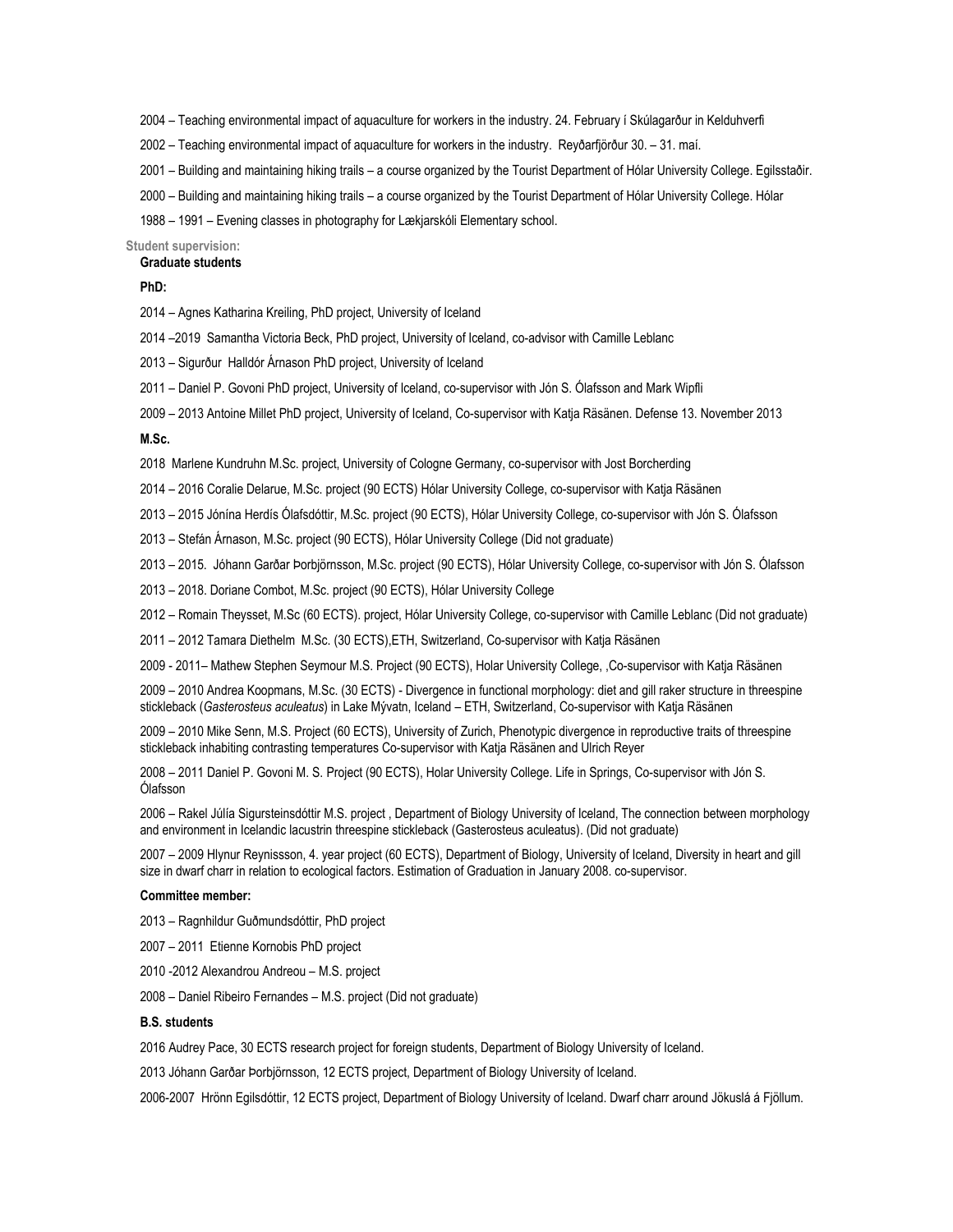2004-2005 Ingimundur Stefánsson, B.Sc. project Sitting of Marine Aquaculture facilities in Iceland and the Province of British Columbia, Canada: A comparison of guidelines – Co-supervision, University of British Columbia

2004 –2005 Sindri Traustason, 10 ECTS project, Department of Biology University of Iceland. Diversity of stickleback in Belgjarskogur North of lake Mývatn.

2002- 2003 Rakel Júlía Sigursteinsdóttir, 12 ECTS project, Department of Biology University of Iceland. The ecology of a newly discovered population of dwarfed Arctic charr, Salvelinus alpinus.

2001 – 2002 Rán Sturlaugsdóttir, 10 ECTS project, Department of Biology University of Iceland. Diversity of threespine stickleback, Gasterosteus aculeatus L., in habitats with different stability.

#### **Examiner**

2019 – Calum Campell, PhD, University of Glasgow, The effects of climate change on phenothypic plasticity in Arctic charr

2010 – Gintaré Medelyté – Influence of afforestation on invertebrate communities in Icelandic streams

2014 – Viðar Engilbertsson

**Research:**

1998 – manager on research of ecology and evolution at Holar University College. I've planned and organized fieldwork, sample collection, sample processing in the laboratory, data analysis, the writing of papers and grant applications. I´ve been a contact person and assisted foreign collaborators on their research fieldwork in Iceland. Have been in charge of the work of permanent employees, summer assistants and graduate students. 1998 – 2002 the main focus of this research has been on threespine stickleback but since 2001 the focus has turned to the Arctic charr and since 2008 both on Arctic charr and stickleback

2000 – Project manager on research on Icelandic groundwater amphipods.

2001 - 2011 Operation manager for collaborative studies on muscle development in Arctic charr. Project leader Dr Ian Johnston University of St. Andrews, Scotland.

2002 – 2004 Operation manager of the Icelandic partnership of the Aquaflow Project funded by the EU. Attended meetings, and collected information on Aquaculture in Europe. Translation of abstracts and publishing of those on the internet.

1997 – 1998 Research assistant for Dr. Jörundur Svavarsson research project "depth size related patterns of isopods in the deepsea"

1995 –1997 Ressearch assistant for Dr. Agnar Ingólfsson study on the ecology of juvenile lumpfish.

1993 – 1994 – Summer assistant for Dr. Agnar Ingólfsson study on the ecology of drifting seaweed.

**Administration:**

2007 –2015 Representing Hólar University College faculty on the Board of governors Hólar University College. I´ve been assigned to working groups in relation to faculty matters and accreditation, as well as on sub-committee handling the hiring of a new rector in 2012

- 2010 Head of the department of Aquaculture and Fish Biology
- 2010 Director of division of graduate studies at Hólar University College.
- 2009 Director of Academic Affairs at Hólar University College
- 2012 Editor of Holar University College Reflective Analysis
- 2012 A member of the Ministries of education, Science and Culture on introducing the Bologna system
- 2011 A member of a steering committee on introduction of information systems, The Network of Public Universities in Iceland
- 2011– A member of a steering committee on collaboration in teaching, The Network of Public Universities in Iceland
- 2011 2016 Foreman of the Ministries of Environment committee on introduced species
- 2011 2015 Vise-foreman of the Ministries of Environment committee on genetically modified species

2009-2013 On the Board of the Biology Society of Iceland

- 2007 Editor of Holar University College accreditation application
- 2007 2014 A member of Holar University College Academic affairs committee

2007 – 2012 A member of Holar University College quality committee. The committee has organized and worked on application for accreditation.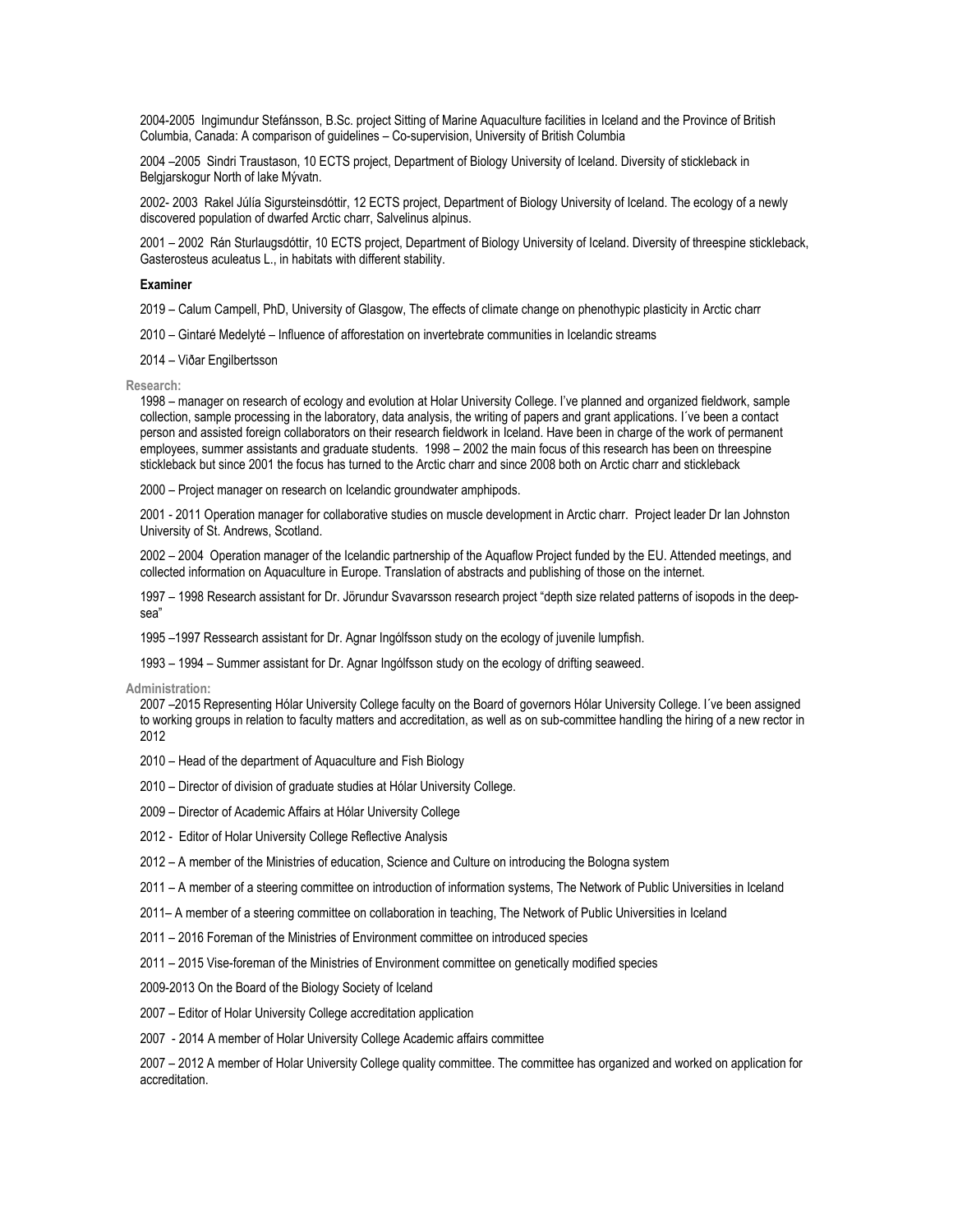2007 – A member of collaboration committee between the Department of aquaculture and fish biology and the department of biology at the University of Iceland. The department has designed and organizes a joint B.S. degree in aquatic sciences, as well as collaboration on M.S. studies.

2006 –2008 Representing Holar University College in a committee, created by the Icelandic universities, on the adoption of the Bolognia process.

2004 – Chair of the curriculum committee at the department of aquaculture and fish biology. In 2004 the committee worked on developing B.S. degree in aquaculture. The committee has worked on collaboration between Holar and the University of Akureyri towards joint degrees. The committee has worked on the revision of course descriptions, for them to fulfill the requirements set by the Bolognia process. The committee developed a M.S. program in Aquatic sciences in 2007.

2002 – Representing Holar in the AquaTnet project funded by the EU. The aim of the project is to improve collaboration in aquaculture teaching in Europe and develop teaching based on the Bolognia process.

1998 – 2007 Director of Holar Aquarium

2004 – Acting head of the aquaculture and fish biology department – For three months..

2004 – 2006 Representing The Icelandic Association of Natural scientists (A union) in a collaboration committee of Holar University college and the employee unions, working on local contracts and other staff related issues.

2003 – 2010 Staff Representative of The Icelandic Association of Natural scientists at Holar College

1994 – 1997 Student representative at the department of biology University of Iceland.

1995 – 1997 Student representative in the curriculum committee department of biology University of Iceland

1995 – 1996 Student representative in the curriculum committee department of natural sciences University of Iceland

1995 – 1996 – Student representative at the department of natural sciences University of Iceland.

**Conference organization:**

2009 and 2011 – Organizing committee of the bi-annual conference of the Biological Society of Iceland.

2010 – Organizing committee of the Frospect workshop, 4. - 6. August 2010

2009 – Organizing committee of the Anniversary conference of the Biology Society of Iceland

2008 - 2009 Scientific committee of 6<sup>th</sup> International Charr symposium, Scotland

2005-2006 5<sup>th</sup> International Charr symposium, Reykjavik, 2-5 August 2006

2004 Ecology, Ethology, Evolution and Conservation Biology of Fishes – International Conference, Sauðárkrókur, Iceland, 17-21 August 2004

**Editorial work:**

2009 – Associate editor Environmental Biology of Fishes

2011 – 2014 Associate editor Icelandic Agricultural Science

**Other job experience:**

1994 – A member of Hjálparsveit Skáta í Kópavogi (The rescue team of Kópavogur), Björgunarsveitinni Gretti, Hofsós (A rescue team of Hofsós) and of a local operation management committee of the rescue teams. A member of Landsstjórn Björgunarsveita that oversees all search and rescue operation of rescue teams in Iceland.

1999 – 2003 Work on projects for The Department of Rural Tourism of Holar University College in relation to development of hiking trails and hiking maps.

1997 Nature warden in Herðubreiðarlindir nature reserve and Askja natural monument

# **PUBLICATIONS**

Year **Title** Publisher Location

**Thesis:**

2008. Fine scale phenotypic diversity of Arctic charr (*Salvelinus alpinus*) in relation to ecological characters. PhD. Thesis, Department of Zoology, University of Guelph, Canada.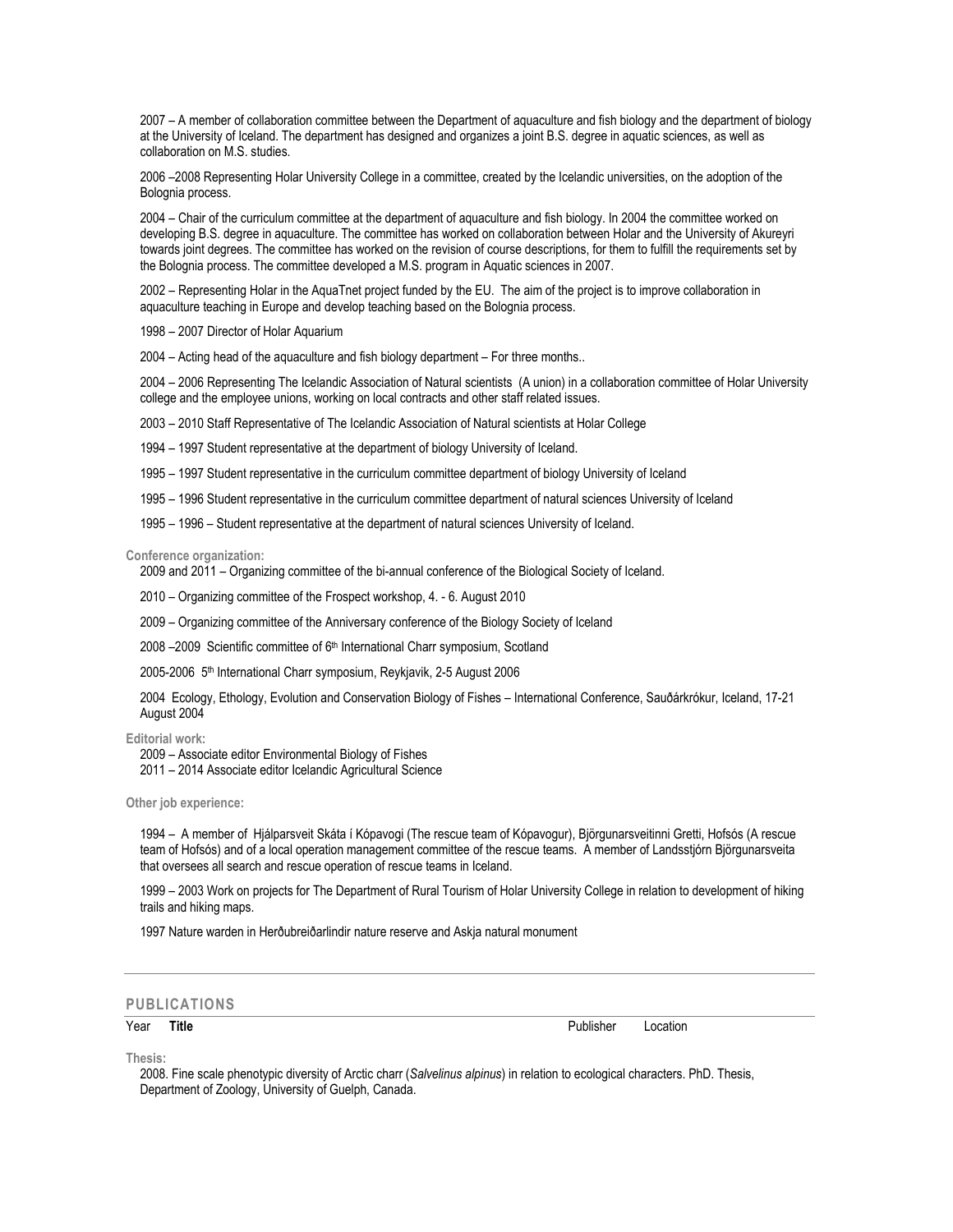2001. Divergence of Icelandic threespine stickleback, Gasterosteus aculeatus, to two substrate types in lakes and a recently formed lagoon. M.Sc. Thesis, Zoology Department, University of Guelph.

1997. Ecology of juvenile lumpfish Cyclopterus lumpus L. (in Icelandic, with English summary). B. Sc. Honours Research Thesis (Advanced Study), University of Iceland. 80 pp.

1994. Diet of lumpfish Cyclopterus lumpus L. in drifting seaweed (in Icelandic). B. Sc. Thesis Research Project, University of Iceland. 25 pp.

## **Editorial work:**

**2010**

Arnar Pálsson, Bjarni K. Kristjánsson, Hafdís Hanna Ægisdóttir, Snæbjörn Pálsson og Steindór J. Erlingsson (ritstjórar) Arfleifð Darwins: Þróunarfræði, náttúra og menning , Hið Íslenska Bókmenntafélag

# **Publications:**

# **2018**

Beck, S.V., K. Räsänen, E.P. Ahi, B. K. Kristjánsson, S. Skúlason, Z.O. Jónsson and C.A. Leblanc, 2018. Gene expression in the phenotypically plastic Arctic charr (Salvelinus alpnus): A focus on growth and ossification at early stages of development. Evolution and Developoment 2018;1-15. DOI: 10.1111/ede.12275. early view

Bjarni K. Kristjánsson and Camille A.L. Leblanc, 2018. Variation in the magnitude of morphological and dietary differences between individuals among populations of small benthic Arctic charr in relation to ecological factors. Ecology and evolution. DOI:10.1002/ece3.3761

Govoni, Daniel P., Bjarni K. Kristjánsson, and Jón S. Ólafsson, 2018. Spring type influences invertebrate communities at cold spring sources. Hydrobiologia. 808:315-325 DOI 10.1007/s10750-017-3434-6

Kreiling, Agnes-Katharina , Jón S. Ólafsson, Bjarni K. Kristjánsson, 2018 Chironomidae fauna of springs in Iceland – assessing the ecological relevance behind Tuxen´s spring classification, Journal of Limnology. doi: 10.4081/jlimnol.2018.1754

Jóhannes Guðbrandsson, Sigríður Rut Franzdóttir, Bjarni K. Kristjánsson, Ehsan Pashay Ahi, Valerie Helene Maier, Kalina Hristova Kapralova, Sigurður Sveinn Snorrason, Zophonías Oddur Jónsson and Arnar Pálsson, 2018, Differential gene expression during early development in recently evolved and sympatric Arctic charr morphs. PeerJ 6:e4345; DOI 10.7717/peerj.4345

Guðmundsdóttir, R, E. Kornobis, BK, Kristjánsson, S. Pálsson, 2018, Genetic analysis of ciliates living on the groundwater amphipod Crangonyx islandicus (Amphipoda: Crangonyctidae). Acta Zoologica, 99:188-198 , DOI: 10.1111/azo.12204

Bjarni K. Kristjánsson, Camille A.L. Leblanc, Skúli Skúlason, Sigurður S. Snorrason, and David L.G. Noakes, 2018. Phenotypic plasticity in the morphology of small benthic Icelandic Arctic charr (Salvelinus alpinus). Ecology of Freshwater Fish. 27:636-645

Þorbjörnsson, Jóhann Garðar, Jónína Herdís Ólafsdóttir, and Bjarni K. Kristjánsson 2018. Diver-operated manual suction pump sampler: a reliable method for sampoing benthos on rock substrates. Aquatic Biology 27:87-92

### **2016**

Johansson, M.P., F. Ermold, B.K. Kristjánsson, and A. Laurila 2016. Divergence of gastropod life history in contrasting thermal environments in a geothermal lake. Journal of Evolutionary Biology 29:2043-2053

Leblanc, C. A, B.K. Kristjánsson and S. Skúlason, 2016. The importance of egg size and egg energy density for early size patterns and performance of Arctic charr Salvelinus alpinus. Aquaculture Research 47:1100-1111.

Lucek, K., B.K. Kristjánsson, S. Skúlason and O. Seehausen. 2016. Ecosystem size matters: the dimensionality of intralacustrine diversification in Icelandic stickleback is predicted by lake size. Ecology and Evolution 6:5256-5272.

# **2015**

Johannes Gudbrandsson, Ehsan, Ahi, Sigridur Franzdottir, Kalina Kapralova, Bjarni Kristjansson, Sophie Steinhauser, Valerie Maier, Isak Johannesson, Sigurdur Snorrason, Zophonias Jonsson, Arnar Palsson, 2015. The developmental transctiome of contrasting Arctic charr (Salvelinus alpinus) morphs. F1000Research. 4:136

Kapralova, K. H., Jónsson, Z. O., Palsson, A., Franzdóttir, S. R., le Deuff, S., Kristjánsson, B. K. and Snorrason, S. S. Bones in motion: Ontogeny of craniofacial development in sympatric arctic charr morphs. Dev. Dyn.. doi: 10.1002/dvdy.24302

Skúli Skúlason and Bjarni K. Kristjánsson, in (Tomislav Vladić, Erik Petersson eds), Evolutionary Biology of the Atlantic Salmon, CRC press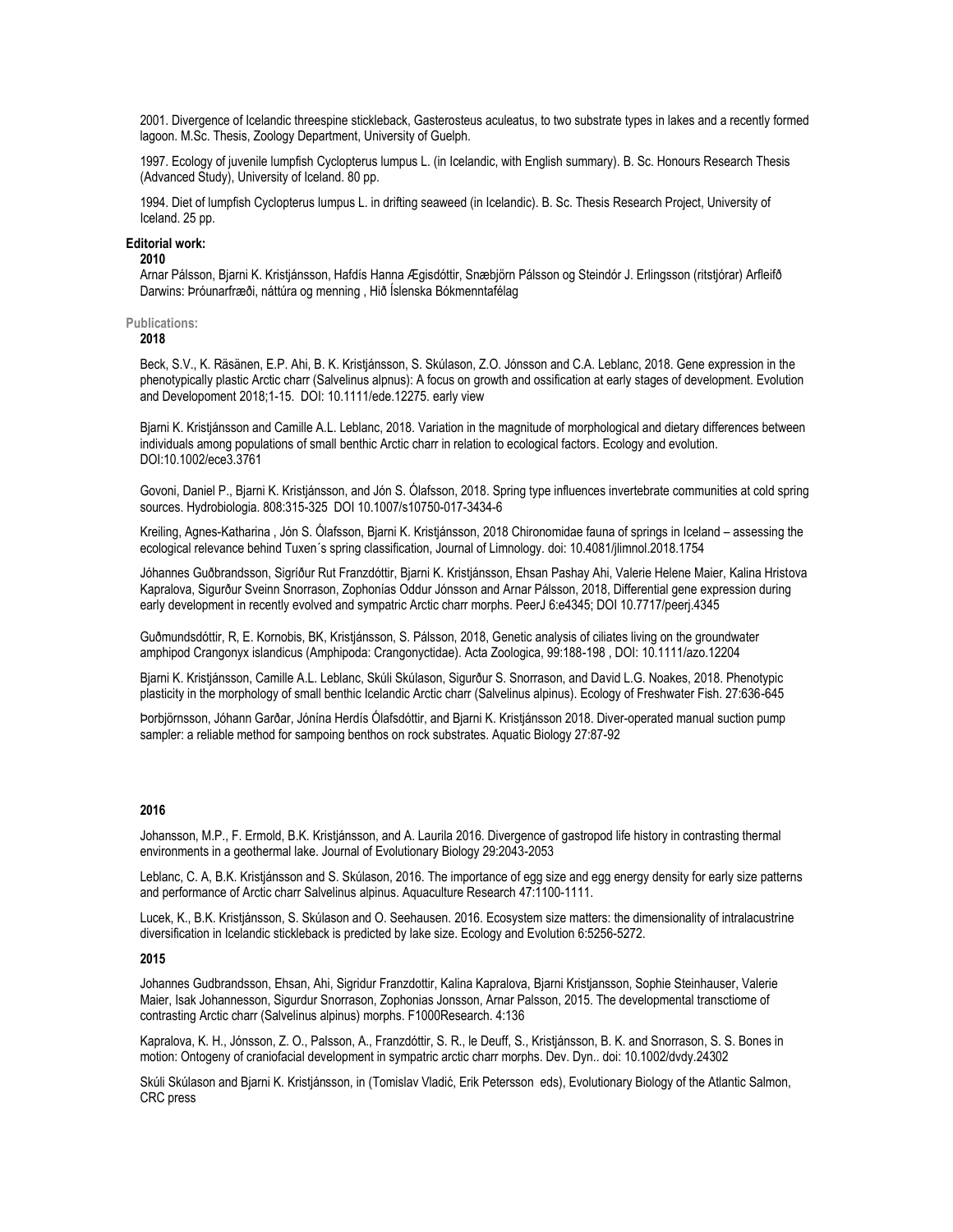# **2014**

Bjarni K. Kristjánsson, Sigurður S. Snorrason, Camille Leblanc, David L. G. Noakes og Skúli Skúlason 2014. Lífið á jaðrinum: Dvergbleikja (Salvelinus alpinus) í íslenskum lindarbúsvæðum. Náttúrufræðingurinn 84:123-131

Lucek, K., A Sivasundar, BK Kristjánsson, S Skúlason, O Seehausen 2014 Quick divergence but slow convergence during ecotype formation in lake and stream stickleback pairs of variable age, Journal of evolutionary biology, 27:1878-1892

Ólafsdóttir, GÁ , A Andreou, K Magellan, BK Kristjánsson 2014 Divergence in social foraging among morphs of the three‐spined stickleback, Gasterosteus aculeatus Biological Journal of the Linnean Society, online first

Quintela, M., MP Johansson, BK Kristjánsson, R Barreiro, A. Laurila 2014. AFLPs and Mitochondrial Haplotypes Reveal Local Adaptation to Extreme Thermal Environments in a Freshwater Gastropod, PloS one, 9:e101821

# **2013**

Millet, A., B. K. Kristjánsson, Á. Einarsson, K. Räsänen, 2013. Spatialphenotypic and genetic structure of threespine stickleback (Gasterosteus aculeatus) in a heterogeneous natural system, Lake Mývatn, Iceland. Ecology and Evolution 3:3219-3232

Seymour, M., R. Holderegger, K. Räsänen and B.K. Kristjánsson, 2013. Connectivity in a pond system influences migration and genetic structure in threespine stickleback, Ecology and Evolution, 3:492-502

Woods, P.J., S. Skúlason, S. S. Snorrason, B. K. Kristjánsson, F. Ingimarsson, H. Malmquist, 2013. Variability in the functional role of Arctic charr Salvelinus alpinus as it relates to lake ecosystem characteristics. Environmental Biology of Fishes, online publication

Karvonen, A., B. K. Kristjánsson, S. Skúlason, M. Lanki, C. Rellstab and J. Jokela, 2013. Water temperature, not fish morph, determines parasite infections of sympatric Icelandic threespine sticklebacks (Gasterosteus aculeatus. Ecology and Evolution, online publication

# **2012**

Kristjansson, B.K., S. Skúlason, S. S. Snorrason and D.L.G. Noakes, 2012, Fine scale parallel patterns in diversity of small benthic Arctic charr (Salvelinus alpinus) in relation to the ecology of lava/ groundwater habitats, Ecology and Evolution 2:1099-1112

Woods, P.J., S. Skúlason, S. S. Snorrason, B. K. Kristjánsson, H. Malmquist, and T. P. Quinn 2012. Intraspecific diversity in Arctic charr, Salvelinus alpinus, in Iceland: I. Detection using mixture models. Evolutionary Ecology Research. 14:973-992

Woods, P.J., S. Skúlason, S. S. Snorrason, B. K. Kristjánsson, H. Malmquist, and T. P. Quinn 2012. Intraspecific diversity in Arctic charr, Salvelinus alpinus, in Iceland:II. What environmental factors influence resource polymorphism in lakes? Evolutionary Ecology Research, 14:993-1013

Kimmel Charles B., William A. Cresko, Patrick C. Phillips,Bonnie Ullmann,Mark Currey,Frank von Hippel,Bjarni K. Kristjánsson,Ofer Gelmond, and Katrina McGuigan, 2012. Independent axes of genetic variation and parallel evolutionary divergence of opercle bone shape in threespine stickleback Evolution 66:419-434, doi: 10.1111/j.1558-5646.2011.01441.

Kornobis, Etienne , Snæbjörn Pálsson, Dmitry A. Sidorov, John R. Holsinger, Bjarni K. Kristjánsson, 2012, Corrigendum to "Molecular taxonomy and phylogenetic affinities of two groundwater amphipods, Crangonyx islandicus and Crymostygius thingvallensis, endemic to Iceland", Molecular Phylogenetics and Evolution, 62:579-580

Kotrschal A., K. Räsänen, B. Kristjánsson, M. Senn and N. Kolm. 2012. Extreme brain size dimorphism in sticklebacks: a consequence of the cognitive challenges of sex and parenting? PloS One. 7:1-4

Johnston I. A. B. K. Kristjánsson, C. G.P. Paxton, V. L.A. Vieira, D. J. Macqueen and M.A. Bell 2012 Universal scaling rules predict evolutionary patterns of myogenesis in species with indeterminate growth, Proceedings of the Royal Society B. 279:2255-2261

#### **2011**

Kristjánsson B. K., H.J. Malmquist, F. Ingimarsson. Th. Antonsson, S. S. Snorrason and S. Skúlason 2011. Relationship between lake ecology and morphological characters in Icelandic Arctic charr, Salvelinus alpinus. Biological Journal of the Linnean Society 103:761-771.

Kristjánsson B. 2011 Þegar við leitum, hverjar eru líkurnar á því að við finnum hinn týnda? Björgun 11:14-17

Kapralova K, H,,M B Morrissey, B K Kristjánsson, G Á Ólafsdóttir, S S Snorrason and M M Ferguson, 2011Evolution of adaptive diversity and genetic connectivity in Arctic charr (*Salvelinus alpinus*) in Iceland Heredity 106:472-487

Kornobis, Etienne , Snæbjörn Pálsson, Dmitry A. Sidorov, John R. Holsinger, Bjarni K. Kristjánsson, 2011, Molecular taxonomy and phylogenetic affinities of two groundwater amphipods, Crangonyx islandicus and Crymostygius thingvallensis, endemic to Iceland, Molecular Phylogenetics and Evolution, 58:527-539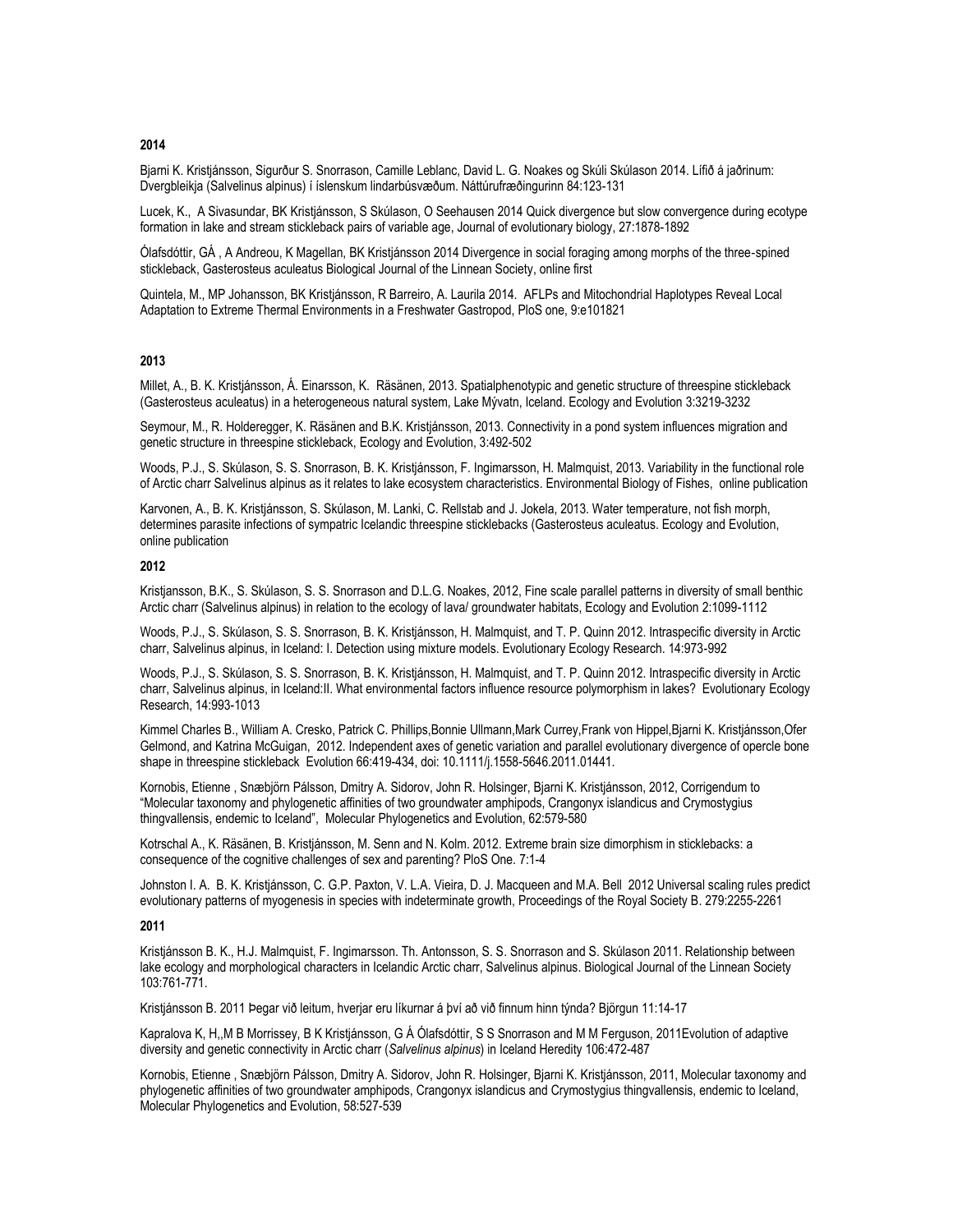Leblanc C., D. Benahim, B.R. Hansen, B.K. Kristjánsson and S. Skúlason, 2011. The importance of egg size and social effects for behaviour of Arctic charr juveniles, Ethology 117:1-11

Maqueen D., B.K. Kristjánsson, C.G.M. Paxton. V. L.A. Viera. I. AJohnson, 2011, The parallel evolution of dwarfism in Arctic charr is accompanied by adaptive divergence inmTOR-pathway gene expression, Molecular Ecology 20:3167-3184

#### **2010**

Bjarni K. Kristjánsson og Skúli Skúlason. Innleiðing Bolognakerfisins við Háskólann á Hólum. Uppeldi og Menntun

Guðbjörg Ásta Ólafsdóttir and Bjarni K. Kristjánsson , Myndun tegunda og afbrigðamyndun íslenskra ferskvatnsfiska í A. Pálsson et al. Arfleið Darwins: Þróunarfræði, náttúra og menning , Hið Íslenska Bókmenntafélag

Kornobis, Etienne, Snæbjörn Pálsson, Bjarni K. Kristjánsson, Jörundur Svavarsson. 2010. Molecular evidence of the survival of subterranean amphipods (Arthropoda) during Ice Ages underneath glaciers in Iceland, Molecular Ecology, 19:2516-2530,

Macqueen, Daniel J., Bjarni K. Kristjánsson and Ian A. Johnston 2010 Salmonid genomes have a remarkably expanded akirin family, co-expressed with genes from conserved pathways governing skeletal muscle growth and catabolism, Physiological Genomics, 42: 134-148,

# **2008**

Egilsdóttir, Hrönn og Bjarni K. Kristjánsson (2008), Dvergbleikja í grennd við Jökulsá á Fjöllum (Icelandic: Small Benthic charr near Jökulsá á Fjöllum). Náttúrufræðingurinn 76:109-114

#### **2007**

Kristjansson, Bjarni K. & Jorundur Svavarsson. (2007). Subglacial refugia in Iceland enabled groundwater amphipods to survive glaciations. The American Naturalist 170:292-296

Kristjansson, Bjarni K. & Jorundur Svavarsson. (2007).Grunnvatnsmarflær á Íslandi (Icelandic Groundwater amphipods), Náttúrufræðingurinn 75:115-122

#### **2006**

Sibthorpe, D. Sturlaugsdottir, R., Kristjansson, B.K., Thorarensen, H., Skúlason, S. and Johnston I. 2006, Characterisation and expression of the paired box protein 7 (Pax7) gene in polymorphic Arctic charr (Salvelinus alpinus). Comparative Biochemistry and Physiology, Part B 145:371-383

Svavarsson, Jörundur and Bjarni K. Kristjánsson. 2006. Crangonyx islandicus sp. nov., a subterranean freshwater amphipod (Crustacea, Amphipoda, Crangonyctidae) from springs in lava fields in Iceland. Zootaxa 1365: 1–17

#### **2005**

Kristjánsson, Bjarni K. 2005. Rapid morphological changes in threespine stickleback, Gasterosteus aculeatus, in freshwater, Environmental Biology of Fishes 74:357-363

Sigursteinsdóttir, Rakel Júlía & Bjarni K. Kristjánsson. 2005. Parallel evolution, not always so parallel: comparison of small benthic charr, Salvelinus alpinus, from Grímsnes and Thingvallavatn, Iceland, Environmental Biology of Fishes 74:239-244

#### **2004**

Johnston, I.A., M. Abercromby, V.L.A. Vieira, R. J. Sigursteinsdóttir, B.K. Kristjánsson, D. Sibthorpe and S. Skúlason. 2004 Rapid evolution of muscle architecture in post-glacial populations of Arctic charr (Salvelinus alpinus). Journal of Experimental Biology 207:4343-4360.

Kristjansson, Bjarni K. & Jorundur Svavarsson. 2004. Crymostygidae, a new family of subterranean freshwater gammaridean amphipods (Crustacea) recorded from subarctic Europe. Journal of Natural History 38: 1881 – 1894.

Kristjansson, B. K., Skuli. Skulason & David L. G. Noakes. 2004 Unusual number of pectoral fin rays in an Icelandic population of threespine stickleback (Gasterosteus acleatus) recently isolated in freshwater . Evolutionary Ecology 18:379-384

#### **2002**

Ingolfsson, Agnar & Bjarni K. Kristjansson. 2002. The diet of lumpsucker (Cyclopterus lumpus L.) fry during the first year: change with age and the role of availability of food species. Copeia 2002:472-476.

Kristjansson, Bjarni K., Skuli Skulason & David L. G. Noakes. 2002, Ecological divergence of Icelandic threespine stickleback (Gasterosteus aculeatus L.). Biological Journal of the Linnean Society 76:247-257.

Kristjansson, Bjarni K., Skuli Skulason & David L. G. Noakes. 2002, Rapid divergence in a recently isolated population of threespine stickleback (Gasterosteus aculeatus L.). Evolutionary Ecology Research 4:1-14.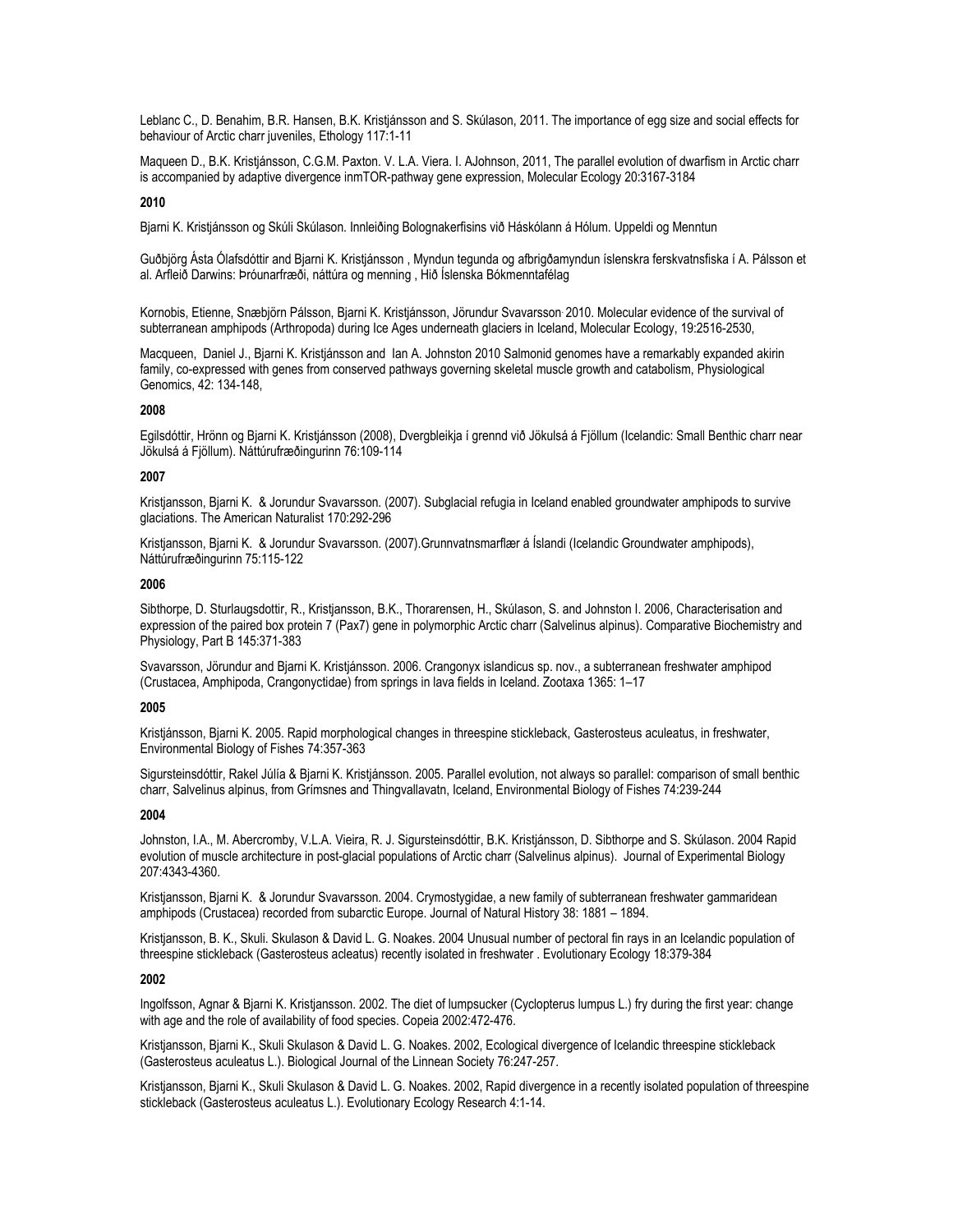Kristjansson, Bjarni K. & Jorundur Svavarsson. 2002. Cave animal from ancient time (in Icelandic). pp. 177 – 179. In: Petur M. Jonasson & Pall Hersteinsson (editors), Thingvallavatn. (The book won the Icelandic Prize for Literature)

Snorrason, Sigurdur S., Bjarni K. Kristjansson, Gudbjorg Olafsdottir, Hilmar J. Malmquist, Lisa Doucette & Skuli Skulason. 2002. The stickleback (in Icelandic). pp. 203 – 207. In: Petur M. Jonasson & Pall Hersteinsson (editors), Thingvallavatn. (The book won the Icelandic Prize for Literature)

### **2001**

Svavarsson, Jorundur, Bjarni K. Kristjansson & Torleiv Brattegard. 2001. Depth-size related patterns of marine isopods (Crustacea) in the Nordic Seas: Isopod systematics and evolution, B. Kensley & R. C. Brusca (editors) Crustacean Issues 13: 277-288. CRC press, Rotterdam

### **1998**

Ingolfsson, Agnar & Bjarni Kr. Kristjansson. 1998. Ecology of lumpfish Cyclopterus lumpus L. (in Icelandic). Department of Biology. University of Iceland 64 pp.

#### **1997**

Kristjansson, Bjarni Kr. 1997. Diet of lumpfish Cyclopterus lumpus L. in drifting seaweed and in the intertidal (in Icelandic). Fjolrit Hafrannsoknarstofnunnar 57:149-156.

# **Presentations:**

#### **2018**

Kristjánsson, B.K., Einarsson Á, Räsänen, K. The importance of ecology, evolution and development in shaping biodiversity of threespine stickleback: Long term monitoring in the dynamic Lake Mývatn, Iceland. 9<sup>th</sup> International Conference on Stickleback Behavior and Evolution. Kyoto Japan.

Bjarni K. Kristjánsson, Katja Räsänen, Árni Einarsson, Moira Ferguson and Camille Leblanc. 2018. Genetic and phenotypic diversity in Arctic charr inhabiting lava caves near Lake Mývatn. Vistís 2018.

Bjarni Kristjánsson, Skúli Skúlason and Camille Leblanc. 2018. How do ecological factors shape intraspecific biodiversity in Arctic fishes. Arctic Biodiversity Congress 2018. Rovaniemi Finland.

Snorrason, S., Pálsson, A., Sigurgerisson, B., Kristjánsson, B., Xiao, H., Guðrbarndsson, J., Jónsson, Z., Population genomics of parallel evolution in dwarf forms of Arctic charr in Iceland. 9<sup>th</sup> International Charr symposium Duluth Minesota June 18. - 21.

Snorrason, S., Pálsson, A., B., Kristjánsson, Ahi, E., Guðrbarndsson, J., Kapralova, K., Jónsson, Z., Maier, V., Extensive genetic and expression divergence between recently evolved sympatric Arctic charr morphs. 9<sup>th</sup> International Charr symposium Duluth Minesota June 18. – 21.

Pilakouta, N., L. Downie, B. Smith, S. Robertson, J. Humble, B. K. Kristjánsson, S. Skúlason, M. Bellingham, S. S. Killen, J. Lindström. N. Metcalfe, K. J. Parsons. Developing a new model for diabetes research; three-spined sticklabacks from Icelandic hot springs. 9<sup>th</sup> International Conference on Stickleback Behavior and Evolution. Kyoto Japan.

Pilakouta, N., I. Hill, J. Humble, S. Killen, J. Lindstrom, N. Metcalfe, S. Skúlason, B. K. Kristjánsson, K. Parsons. A look into the future? Morphological and ecological patterns from sticklebacks inhabiting geothermal habitats. 9<sup>th</sup> International Conference on Stickleback Behavior and Evolution. Kyoto Japan.

Skúli Skúlason, Bjarni K. Kristjánsson, and Camille Leblanc. 2018. Eco-evo-devo framework for the understanding of biodiversity: moving on from a pattern to process oriented view. Arctic Biodiversity Congress 2018. Rovaniemi Finland

# **2017**

Bjarni K. Kristjánsson, Camille A.L. Leblanc. Skúli Skúlason. The evolution of phenotypic diversity in Arctic charr. Arctic char: Ecology, genetics, climate change, and the implication for conservation and management. Reykjavík 31. Okt – 1. November.

Samantha V. Beck , Katja Räsanen , Zophonías O. Jónsson , Skúli Skúlason , Bjarni K. Kristjánsson and Camille A. Leblanc. Harnessing the power of maternal effects for increasing the adaptive potential of a single population through developmental processes Arctic char: Ecology, genetics, climate change, and the implication for conservation and management. Reykjavík 31. Okt – 1. November.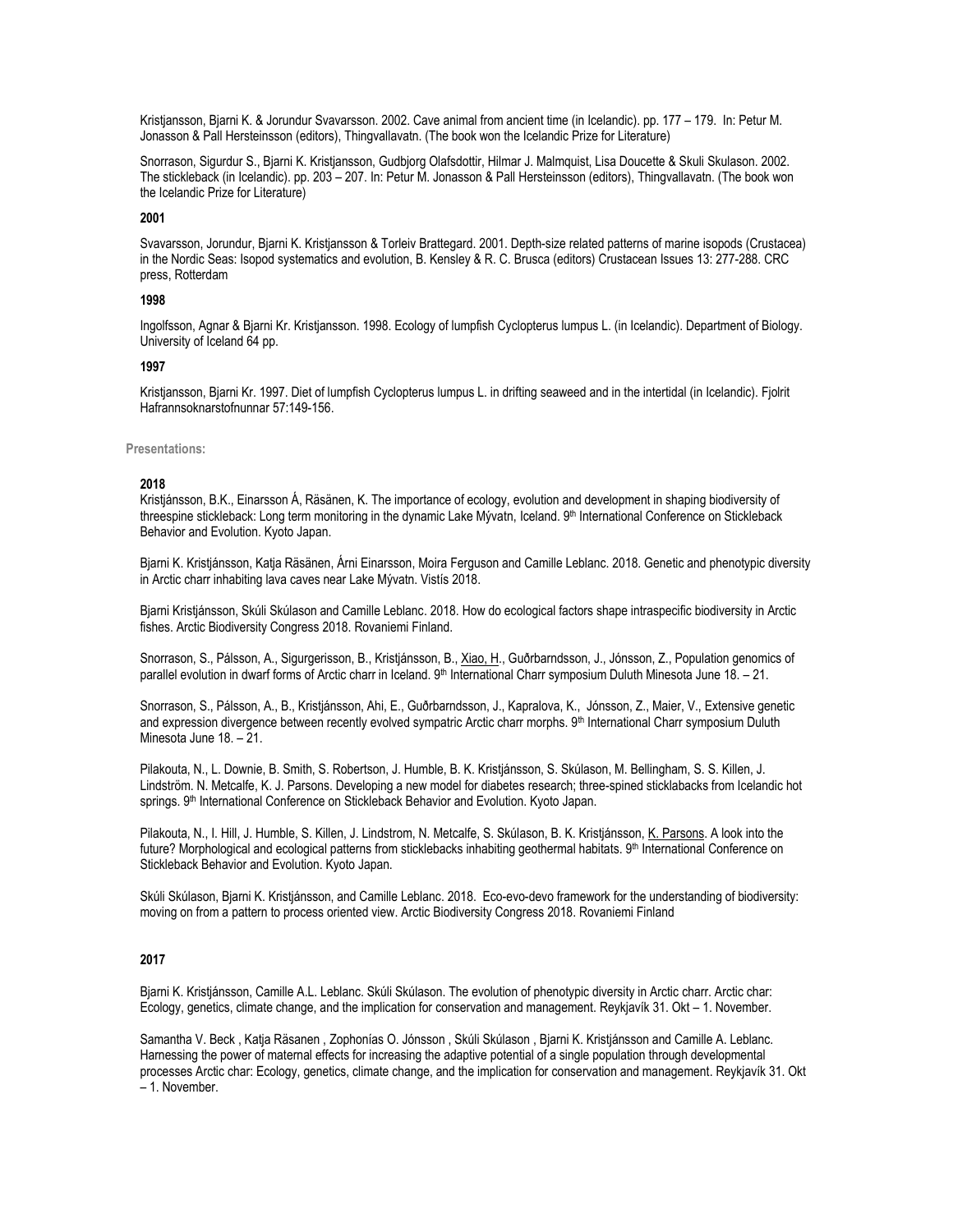Sigríður Rut Franzdóttir, Ehsan Pashay Ahi, Kalina Kapralova, Valerie, H. Maier, Grétar Guðmundsson, Bjarni Kristófer Kristjánsson, Arnar Pálsson, Sigurður S. Snorrason, Zophonías O. Jónsson. Developmental mechanisms of Arctic charr divergence. Arctic char: Ecology, genetics, climate change, and the implication for conservation and management. Reykjavík 31. Okt – 1. November.

Bjarni K. Kristjánsson, Camille A.L. Leblanc. Skúli Skúlason. Relationships between dietary and morphological differences between individuals within populations of small benthic Arctic charr in Iceland. . Líffræðiráðstefnan 2017, 26. – 28. Október

Agnes-Katharina Kreiling , Snæbjörn Pálsson, Jón S. Ólafsson, and Bjarni K. Kristjánsson. Are hot pots hotspots? The invertebrate community of warm springs in Iceland. Líffræðiráðstefnan 2017, 26. – 28. Október

Camille A.-L. Leblanc, Katja Räsänen, Árni Einarsson, Michael Morrissey, Moira Ferguson , Skúli Skúlason, and Bjarni K. Kristjánsson. Living in the lava: ecology and evolution of Arctic charr in caves. Líffræðiráðstefnan 2017, 26. – 28. Október

Ragnhildur Guðmundsdóttir, Bjarni Kristófer Kristjánsson, Viggó Þór Marteinsson og Snæbjörn Pálsson. Ciliate diversity associated with the groundwater amphipod Crangonyx islandicus. Líffræðiráðstefnan 2017, 26. – 28. Október

Kalina Hristova Kapralova, Jónína Herdís Ólafsdóttir, Lieke Ponsioen, Jóhann Garðar Þorbjörnsson, Jukka Siltanen, Hrefna Sigurjónsdóttir, Arnar Palsson, Bjarni K. Kristjanson, Zophonías O. Jónsson, Sigurður Sveinn Snorrason. Evolution of reproductive barriers in sympatric Arctic charr morphs. Líffræðiráðstefnan 2017, 26. – 28. Október

David Eme, Kristen M. Westfalls, Bjarni K. Kristjánsson, Snæbjörn Pálsson. Contrasting population genetic patterns within the groundwater amphipod Crangonyx islandicus. Líffræðiráðstefnan 2017, 26. – 28. Október

Bjarni K. Kristjánsson and Camille A. L. Leblanc, Relationships between dietary and morphologicic differences between individuals within populations of small benthic Arctic charr. 6th Aquatic Biodivesity International Conference, Sibiu Romania, 27. – 30. Sept

Bjarni K. Kristjánsson and Camille A. L. Leblanc, High number of small populations as a tool to study evolutionary and ecological processes of diversification: Insight from Arctic charr in lava caves. 6th Aquatic Biodivesity International Conference, Sibiu Romania, 27. – 30. Sept

Doriane Combot, Daniel Govoni, Camille Leblanc, and Bjarni K. Kristjánsson. Epibenthic macroinvertebrate diversity in relation to ecological factors in groundwater-fed lava caves in north east Iceland. 6<sup>th</sup> Aquatic Biodivesity International Conference, Sibiu Romania, 27. – 30. Sept

Agnes-Katharina Kreiling, Jón. S. Ólafsson, Snæbjörn Pálsson and Bjarni K. Kritjánsson, Influence of water temperature on the invertebrate community in Icelandic springs, a focus on chironomidae. 6<sup>th</sup> Aquatic Biodivesity International Conference, Sibiu Romania, 27. – 30. Sept

Bjarni K. Kristjánsson, Skúli Skúlason, The industrialization of the modern university, North Atlantic Forum, Bö, Norway 2017. Bjarni K. Kristjánsson, Ecological studies at Hólar University College, Introductory lecture, Vistís 2017.

Bjarni K. Kristjánsson , Camille Leblanc , Katja Räsänen , Sigurður Snorrason , Árni Einarsson, Michael Morrissey , Moira Ferguson & Skúli Skúlason. The interplay between ecology and evolution at small spatial scales: insight from Arctic charr in lava caves in Iceland. Revolutions meeting, Uppsala University, Sweden

Bjarni K. Kristjánsson, Camille Leblanc, Skúli Skúlason, The origin and maintenance of the extended phenotype. University of Glasgow, invited speaker.

Zophonías O. Jónsson, Benjamín Sigurgeirsson, Kalina H. Kapralova, Jóhannes Guðbrandsson, Bjarni K. Kristjánsson, Sigríður Rut Franzdóttir, Arnar Pálsson og Sigurður S. Snorrason. The charr in Thingvallavatn – Gene expression, genetics and epigenetics. Vistís2017.

Kalina Kapralova, Sigurður Sveinn Snorrason, Hrefna Sigurjónsdóttir, Bjarni Kristófer Kristjánsson, Zophonías Oddur Jónsson, Arnar Pálsson, Michael B. Morrissey og Jónína Herdís Ólafsdóttir. Evoliution of reproductive barriers in sympatric Arctic charr morphs. Vistís2017.

Samantha V. Beck1,, Katja Räsanen, Zophonías O. Jónsson, Bjarni K. Kristjánsson, Skúli Skúlason og Camille A. Leblanc. Maternal effects and the evolution of resource polymorphism in Icelandic Arctic charr. Vistís 2017.

Kreiling, A.-K., Ólafsson, J.S. & Kristjánsson, B.K.: Chironomidae fauna of springs in Iceland - Tuxen's hot springs revisited. 20th International Symposium on Chironomidae, 2nd - 8th of July 2017, Trento (Italy)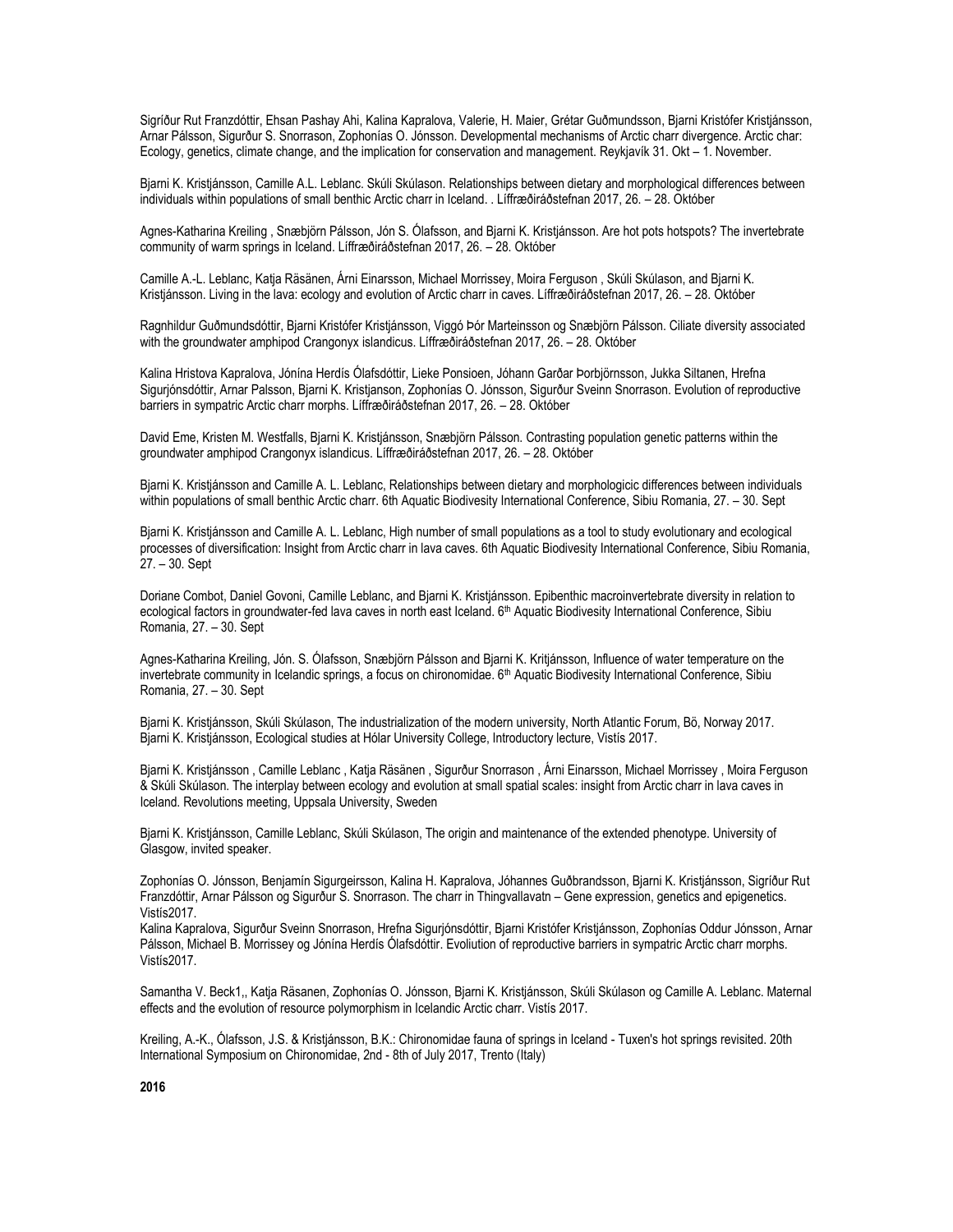Agnes-Katharina Kreiling, Jón S. Ólafsson, Snæbjörn Pálsson and Bjarni K. Kristjánsson, 2016, Invertebrate diversity in Icelandic freshwater springs, Sfécologie2016 Marseille France 25. October

Bjarni K. Kristjánsson, Árni Einarsson and Katja Rasanen, 2016, The importance of ecology, evolutional dna development in shaping biodiversity of threespine stickleback: Long term monitoring in the dynamic Lake Mývatn, Iceland. Sfécologie2016 Marseille France 25. October

Camille Leblanc, Katja Rasanen, Sigurður Snorrason, Árni Einarsson, Michael Morrissey, Moira Ferguson, Skúli Skúlason and Bjarni K. Kristjánsson, 2016, High number of small populations as a tool to study evolutionary and ecological processes of diversification: insight from Arctic charr in lava caves. Sfécologie2016 Marseille France 25. October

Coralie Delarue, Katja Rasanen and Bjarni K. Kristjánsson, 2016, Importance of plasticity for divergence of threespine stickleback (Gasterosteus aculeatus) in the dynamic Lake Mývatn, Iceland. Sfécologie2016 Marseille France 25. October

Daniel Govoni, Bjarni K. Kristjánsson and Jón S. Ólafsson, 2016, Surface and subsurface invertebrate communities across a thermal gradient in a natural experiment in Icelandic streams. Sfécologie2016 Marseille France 25. October

Doriane Combot, Camille Leblanc, Daniel Govoni and Bjarni K. Kristjánsson, 2016, Epibenthic macroinvertebrate diversity in relation to local ecology in groundwater-fed lava caves in North East Iceland. Sfécologie2016 Marseille France 25. October

Louise Vernier, David Benhaim, Bjarni K. Kristjánsson, Camillle Leblanc, 2016, The importance of egg size for variation in metabolism, growth and behavior of individuals in a polymorphic fish. Sfécologie2016 Marseille France 26. October

Samantha Victoria beck, Bjarni K. Kristjánsson, Katja Rasanen, Zophonías Jónsson, Skúli Skúlason and Camille Leblanc. 2016, The evolution of individual diversification: can egg size variation facilitate the rapid evolution of resource polymorphism in fishes. Sfécologie2016 Marseille France 25. October

Sigurður H. Árnason, Camille Leblanc, Skúli Skúlason, and Bjarni K. Kristjánsson, 2016, Movement variability and fine scale morphological differences within a cave dwelling small benthic Arctic charr population in Iceland, Polar Ecology Conference 2016, Ceske Budejovice, Czeck Republic,

Jóhann Garðar Þorbjörnsson, Georgette Leah Burns, Catherine P. Chambers, Jónína Herdís Ólafsdóttir, and Bjarni K. Kristjánsson, 2016, Diving between continents: Visitor motivations, disturbance and management implications for Silfra, Iceland. Monitoring and management of visitors in recreational and protected areas, Novi Sad, Serbia

Camille A. Leblanc, Katja Räsänen, Sigurður Snorrason, Árni Einarsson, Michael Morrissey, Moira Ferguson, Bjarni K. Kristjánsson and Skúli Skúlason, 2016, The interplay between ecology and evolution at small spatial scales: insight from Arctic charr in lava caves in Iceland. Ráðstefna Vistfræðifélagsins, 3. March.

Camille A. Leblanc, Katja Räsänen, Sigurður Snorrason, Árni Einarsson, Michael Morrissey, Moira Ferguson, Bjarni K. Kristjánsson and Skúli Skúlason, 2016, The interplay between ecology and evolution at small spatial scales: insight from Arctic charr in lava caves in Iceland. Nordic Oikos meeting, Turku 2. - 4. February.

Ragnhildur Guðmundsdóttir, Bjarni K. Kristjánsson, Viggó Þ. Marteinsson og Snæbjörn Pálsson. 2016, Crangonyx islandicus; what does it eat? Ráðstefna Vistfræðifélagsins, 3. Mars 2016.

Bjarni K. Kristjánsson, Sigurður H. Árnason, Camillle Leblanc and Skúli Skúlason, 2016 Movement variability and fine scale morphological differences within a cave dwelling dwarf Arctic charr population in Iceland. Oregon Chapter of the American Fisheries Society  $52<sup>nd</sup>$  annual meeting. 1. – 4. March.

Skúli Skúlason, Þóroddur Bjarnason, Bjarni K. Kristjánsson, and Kobrún Ósk Baldursdóttir, 2016. Samfélagsleg áhrif háskólastrarfs á norðurlandi. Þjóðarspegill 2016, 28. október.

#### **2015**

Bjarni K. Kristjánsson , Camille Leblanc , Katja Räsänen , Sigurður Snorrason , Árni Einarsson, Michael Morrissey , Moira Ferguson & Skúli Skúlason. The interplay between ecology and evolution at small spatial scales: insight from Arctic charr in lava caves in Iceland. 8th International Charr symposium, Tromsö Norway, 14-18 June 2015

Katja Räsänen, Camille Leblanc, Bjarni K. Kristjánsson, Samantha Beck, Zophonías O. Jónsson & Skúli Skúlason. The role of egg size and developmental plasticity in diversification of Icelandic Arctic charr. 8<sup>th</sup> International Charr symposium, Tromsö Norway, 14-18 June 2015

Jóhannes Guðbrandsson, Ehsan Pashay Ahi, Sigríður Rut Franzdóttir, Zophonías O. Jónsson, Bjarni K. Krisjánsson, Páll Melsted, Sigurður S. Snorrason & Arnar Pálsson. Developmental transcriptome of Arctic charr morphs from Lake Thingvallavatn. 8th International Charr symposium, Tromsö Norway, 14-18 June 2015

Kalina H. Kapralova, Arnar Palsson, Bjarni K. Kristjanson, Zophonías O. Jónsson & Sigurður S. Snorrason. Phenotypic transgression in hybrids of sympatric Arctic charr morphs. 8th International Charr symposium, Tromsö Norway, 14-18 June 2015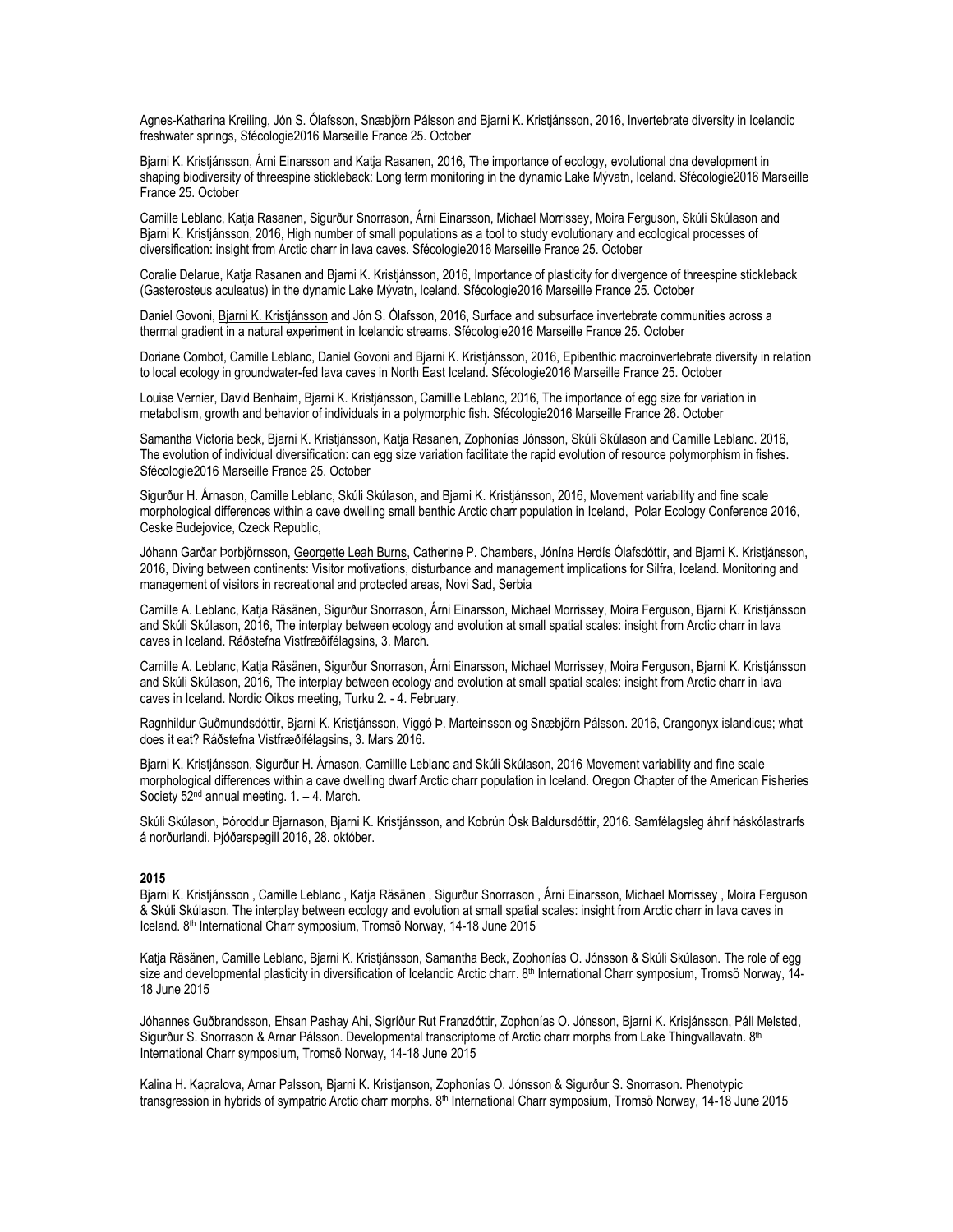Sigurður H. Árnason, Camille Leblanc, Skúli Skúlasson, Bjarni K. Kristjánsson, Phenotypic variability in behaviour, diet and morphology of a cave dwelling population of small benthic charr (Salvelinus alpinus). Líffræðiráðstefnan 5. 7. Nóvember 2015

Jónína Herdís Ólafsdóttir, Jón S. Ólafsson og Bjarni Kristófer Kristjánsson Biological diversity in Icelandic groundwater fissures. Líffræðiráðstefnan 5. 7. Nóvember 2015

Agnes-Katharina Kreiling, Bjarni K. Kristjánsson, Árni Einarsson, Jón S. Ólafsson. Macroinvertebrate biodiversity in Icelandic freshwater springs. Líffræðiráðstefnan 5. 7. Nóvember 2015

Bjarni K. Kristjánsson, Árni Einarsson and Katja Räsänen Diversity of threespine stickleback in the dynamic Lake Mývatn Iceland. Líffræðiráðstefnan 5. 7. Nóvember 2015

Jóhann Garðar Þorbjörnsson, Bjarni Kristófer Kristjánsson Impacts of SCUBA Divers in the Silfra Freshwater Fissure: Ecological Disturbance and Management. Líffræðiráðstefnan 5. 7. Nóvember 2015

Daniel P Govoni, Bjarni Kristófer Kristjánsson, Jón S. Ólafsson, Mark S. Wipfli Surface and subsurface macroinvertebrate community differences across a thermal gradient in Icelandic streams. Líffræðiráðstefnan 5. 7. Nóvember 2015

Skúli Skúlason, Bjarni K. Kristjánsson, Camille A. Leblanc og Sigurður S. Snorrason The field of ECO-EVO-DEVO can elevate our understanding of the generation and maintenance of biological diversity Líffræðiráðstefnan 5. 7. Nóvember 2015

Kalina H. Kapralova, Arnar Pálsson, Bjarni K. Kristjánsson, Zophonías O. Jónsson and Sigurður S. Snorrason Phenotypic transgression and depressed growth in hybrids of sympatric Arctic charr morphs Líffræðiráðstefnan 5. 7. Nóvember 2015

Samantha, V. Beck, LeBlanc, Camille, Katja, Räsänen, Zophonías, O. Jónsson, Skúli Skúlason, Bjarni, K. Kristjánsson Egg size variation and its influence on evolutionary diversification in sympatric populations of Icelandic Arctic charr (Salvelinus alpinus) Líffræðiráðstefnan 5. 7. Nóvember 2015

Ehsan Pashay Ahi, Samantha V. Beck, Camille Leblanc, Bjarni K. Kristjánsson, Zophonías O. Jónsson Identification of a conserved gene expression network associated with egg size variation in Arctic charr Líffræðiráðstefnan 5. 7. Nóvember 2015

Camille A. Leblanc, Katja Räsänen, Sigurður Snorrason, Árni Einarsson, Michael Morrissey, Moira Ferguson, Bjarni K. Kristjánsson, and Skúli Skúlason The interplay between ecology and evolution at small spatial scales: insight from Arctic charr in lava caves in Iceland Líffræðiráðstefnan 5. 7. Nóvember 2015

### **2014**

Daniel Govoni, Bjarni K. Kristjánsson og Jón S. Ólafsson, Chironomids in Icelandic Cold Springs. 19th International Symposium on Chironomidae. 20. August 2014. České Budějovice, Czech Republic -

http://web.blatna.cuni.cz/chironomidae/download/chironomidae\_2014\_final\_print.pdf

#### **2013**

Bjarni K. Kristjánsson, 2013, The importance of ecology for shaping intraspecific biodiversity, Workshop on patterns and processes of intraspecific divergence and their relevance to aquatic biological diversity, St Andrews 24-27th February.

Sigurður S. Snorrason, Kalina H. Kapralova, Ehsan Pashay Ahi, Jóhannes Guðbrandsson, Arnar Pálsson, Bjarni K. Kristjánsson, Sigríður Rut Franzdóttir, Valerie H. Maier og Zophonías O. Jónsson, 2013 Peeking into the black box: The developmental basis of trophic polymorphism in Arctic charr (*Salvelinus alpinus*).The Icelandic Biology Conference, 8. and 9. November

Kalina H. Kapralova , Arnar Pálsson , Bjarni K. Kristjánsson , Soizic Le Deuff, Jannika Neeb, Sigríður Rut Franzdóttir, Zophonías O. Jónsson og Sigurður S. Snorrason, 2013. Bones in motion: morphometrics of craniofacial development of Arctic charr sympatric morphs. The Icelandic Biology Conference, 8. and 9. November

Bjarni K. Kristjánsson, Romain Theysset, Camille A. Leblanc and Skúli Skúlason 2013Factors affecting developmental rate in Arctic charr embryos and juveniles

Camille A. Leblanc, Bjarni K. Kristjánsson, Sigurður S. Snorrason, Árni Einarsson og Skúli Skúlason, 2013 Fine scale diversity of small benthic cave-dwelling Arctic charr, Salvelinus alpinus. The Icelandic Biology Conference, 8. and 9. November

Stefán Óli Steingrímsson, Mark R. Roper, Camille A. Leblanc, Bjarni K. Kristjánsson og Árni Einarsson, 2013 Foraging mode of cave-dwelling Arctic charr in the Lake Mývatn area. The Icelandic Biology Conference, 8. and 9. November

Katja Räsänen, Antoine Millet, Árni Einarsson og Bjarni K. Kristjánsson 2013 Spatio-temporal dynamics of phenotypic diversity in Myvatn threespine stickleback. The Icelandic Biology Conference, 8. and 9. November

Antoine Millet, Katja Räsänen, Árni Einarsson og Bjarni K. Kristjánsson 2013 Seasonal variation in phenotypic and genetic structure of threespine stickleback in the dynamic Mývatn. The Icelandic Biology Conference, 8. and 9. November

Daniel Govoni, Bjarni K. Kristjánsson og Jón S. Ólafsson 2013 Ecology of the hyporheic zone along a thermal gradient. The Icelandic Biology Conference, 8. and 9. November

Jónína Herdís Ólafsdóttir, Jóhann Garðar Þorbjörnsson, Kjartan Guðmundsson, Jón S. Ólafsson og Bjarni K. Kristjánsson 2013 Submersed fissures of Iceland, ecological and geographical mapping. The Icelandic Biology Conference, 8. and 9. November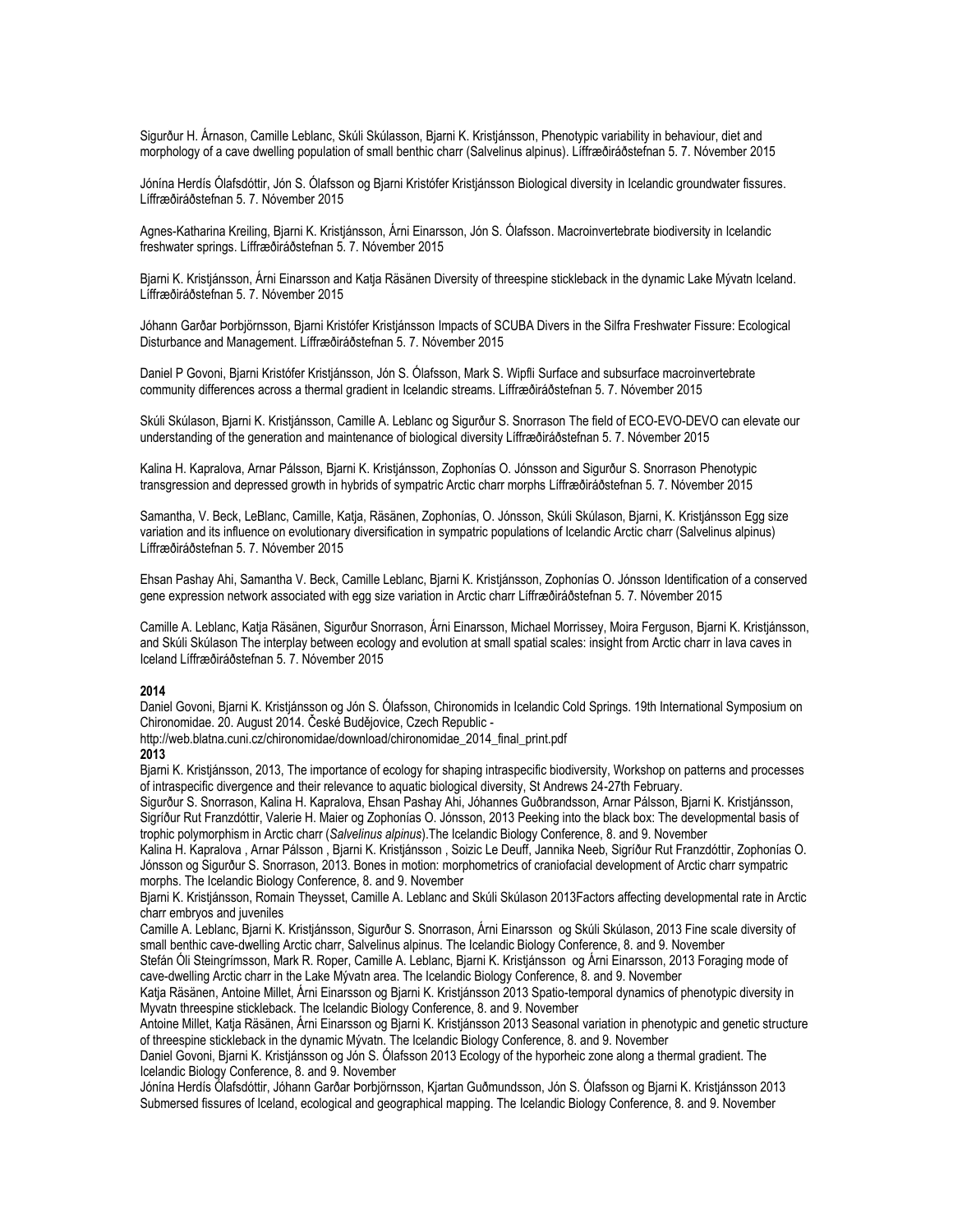Skúli Skúlason og Bjarni K. Kristjánsson 2013 Um ferla og tengsl í vistfræði og þróunarfræði. The Icelandic Biology Conference, 8. and 9. November

# **2012**

Bjarni K. Kristjánsson og Daniel P. Govoni, Lífríki íslenskra linda. Fyrirlestraröð Náttúrustofa.

#### **2011**

Bjarni K. Kristjánsson, Sigurður S. Snorrason og Skúli Skúlason Tengsl vistfræði við fjölbreytileika fiska, opening lecture, Líffræðiráðstefnan 2011

Bjarni K. Kristánsson. Gæði og gæðaþróun við Háskólann á Hólum. Gæðaráðstefna á Akureyri 30. og 31. maí.

Skúli Skúlason og Bjarni K. Kristjánsson, Mikilvægi ferlahugsunar í þróunarfræði, Líffræðiráðstefnan 2011

# **2010**

Bjarni K. Kristjánsson, Katja Räsänen, Mathew S. Seymour, Andrea Koopmans, Antoine Millet og Skúli Skúlason, Þróunarfræðilegar breytingar í tíma og rúmi í og við Mývatn , Fræðaþing Landbúnaðarins

Bjarni K. Kristjansson,; Kornobis, E; Palsson, S; Svavarsson, J; Life under glaciers -supterranean amphipods in Iceland, NABS Santa Fe. NM, USA

Daniel P. Govoni, Bjarni K. Kristjánsson, og Jón S. Ólafsson, Assessing the impact of ecological factors on macroinvertebrate communities in Icelandic freshwater springs , Fræðaþing Landbúnaðarins

Govoni, D P; Kristjánsson, B K; Ólafsson, J S; Assesing the role of ecological factors in macroinvertebrate communities in Icelandic cold springs, NABS Santa Fe. NM, USA

Katja Räsänen, Antoine Millet, Árni Einarsson, Mike Senn, Skúli Skúlason and Bjarni K. Kristjánsson\*, The importance of ecology for phenotypic diversity - Diversification of Lake Mývatn stickleback: spatial and temporal variation in patterns and processes , Frospect worshop, Hólar University College

Kornobis E. Pálsson S, Kristjánsson BK, Svavarsson J. Molecular evidence of the survival of subterranean amphipods (Arthropoda) during Icel Ages underneath glaciers in Iceland. 20<sup>th</sup> International conference on subterranean biology, Postojna, Slovenia,

Skúli Skúlason, Bjarni K. Kristjánsson, Pamela J Woods og Sigurður S. Snorrason, Tengsl fjölbreytni bleikju við mismunandi gerðir vatna, búsvæða og fæðu, Fræðaþing Landbúnaðarins.

### **2009**

Bjarni K. Kristjánsson, Skúli Skúlason, Sigurður S. Snorrason, Kalina H. Kapralova og David L. G. Noakes, 2009 Samhliða þróun bleikju á Íslandi, Afmælisráðstefna líffræðifélagsins og líffræðistofnunar

- Bjarni K. Kristjánsson, Skúli Skúlason, Sigurður S. Snorrason og Kalina H. Kapralova. 2009 Mikilvægi vistfræðilegra þátta fyrir fjölbreytileika dvergbleikju, Fræðaþing Landbúnaðarins 12. febrúar
- Bjarni K. Kristjánsson, Skúli Skúlason, Sigurður S. Snorrason Kalina H. Kapralova and David L. G. Noakes, 2009 Diversity of small benthic Arctic charr in relation to ecological characters. 6<sup>th</sup> international Charr symposium, Stirling Scotland, abstract published in the conference proceedings.
- Bjarni K. Kristjánsson, Skúli Skúlason, Sigurður S. Snorrason and Kalina H. Kapralova, Parallel evolution and morphological diversity of Icelandic small benthic Arctic charr, Evolutionary origins of widespread small benthic charr (Salvelinus alpinus (L.) in Iceland,International Conference on Evolutionary Ecology of Fishes Diversification, Adaptation and Speciation, 23-25 Nov 2009 Berlin., abstract published in the conference proceedings.

Daniel P. Govoni, Bjarni K. Kristjánsson and Jón S. Ólafsson, 2009 Assessing the impacts of ecological factors on macroinvertebrate communities in Icelandic freshwater springs, Afmælisráðstefna líffræðifélagsins og líffræðistofnunar

Etienne Kornobis, Snæbjörn Pálsson and Bjarni K. Kristjánsson, 2009 MtDNA patterns confirm that groundwater amphipods survived Ice age in Iceland, Afmælisráðstefna líffræðifélagsins og líffræðistofnunar

Rakel Júlía Sigursteinsdóttir og Bjarni Kristófer Kristjánsson, 2009 Hornsíli; ekki bara lítill fiskur með þrjá gadda –Tengsl umhverfis við fjölbreytileika hornsíla í íslenskum vötnum, Afmælisráðstefna líffræðifélagsins og líffræðistofnunar

Skúli Skúlason, Camille Leblanc, Bjarni K. Kristjánsson og Sigurður.S. Snorrason, 2009 Tegundamyndun fiska: mikilvægi æxlunarlíffræði og þroskaferla, Afmælisráðstefna líffræðifélagsins og líffræðistofnunar

Skúli Skúlason, Camille Leblanc, Bjarni K. Kristjánsson and Sigurður S. Snorrason, 2009 Mechanisms of divergence in Arctic charr: the importance of reproductive styles and developmental constraints. 6<sup>th</sup> international Charr symposium, Stirling Scotland, abstract published in the conference proceedings.

Skúli Skúlason, Camille Leblanc, Bjarni K. Kristjánsson and Sigurður S. Snorrason, Mechanisms of divergence and speciation in polymorphic fish: the importance of reproductive styles, egg size and developmental constrain. International Conference on Evolutionary Ecology of Fishes Diversification, Adaptation and Speciation, 23-25 Nov 2009 Berlin, abstract published in the conference proceedings.

Pamela Woods, Skúli Skúlsaon, Bjarni K. Kristjánsson, Sigurður S. Snorrason, Ulf Dieckmann and Ake Brännström, 2009 How spatially consistent is resource polymorphism? A closer look at how dietary habits are predicted by morphology in Arctic charr across Icelandic lakes, 6<sup>th</sup> international Charr symposium, Stirling Scotland, abstract published in the conference proceedings.

Kalina H. Kapralova. Sigurður S. Snorrason, Guðbjörg Á. Ólafsdóttir, Bjarni K. Kristjánsson and Moira M. Ferguson, 2009 Evolutionary origins of widespread small benthic charr (Salvelinus alpinus (L.)) in Iceland, 6<sup>th</sup> international Charr symposium, Stirling Scotland, abstract published in the conference proceedings.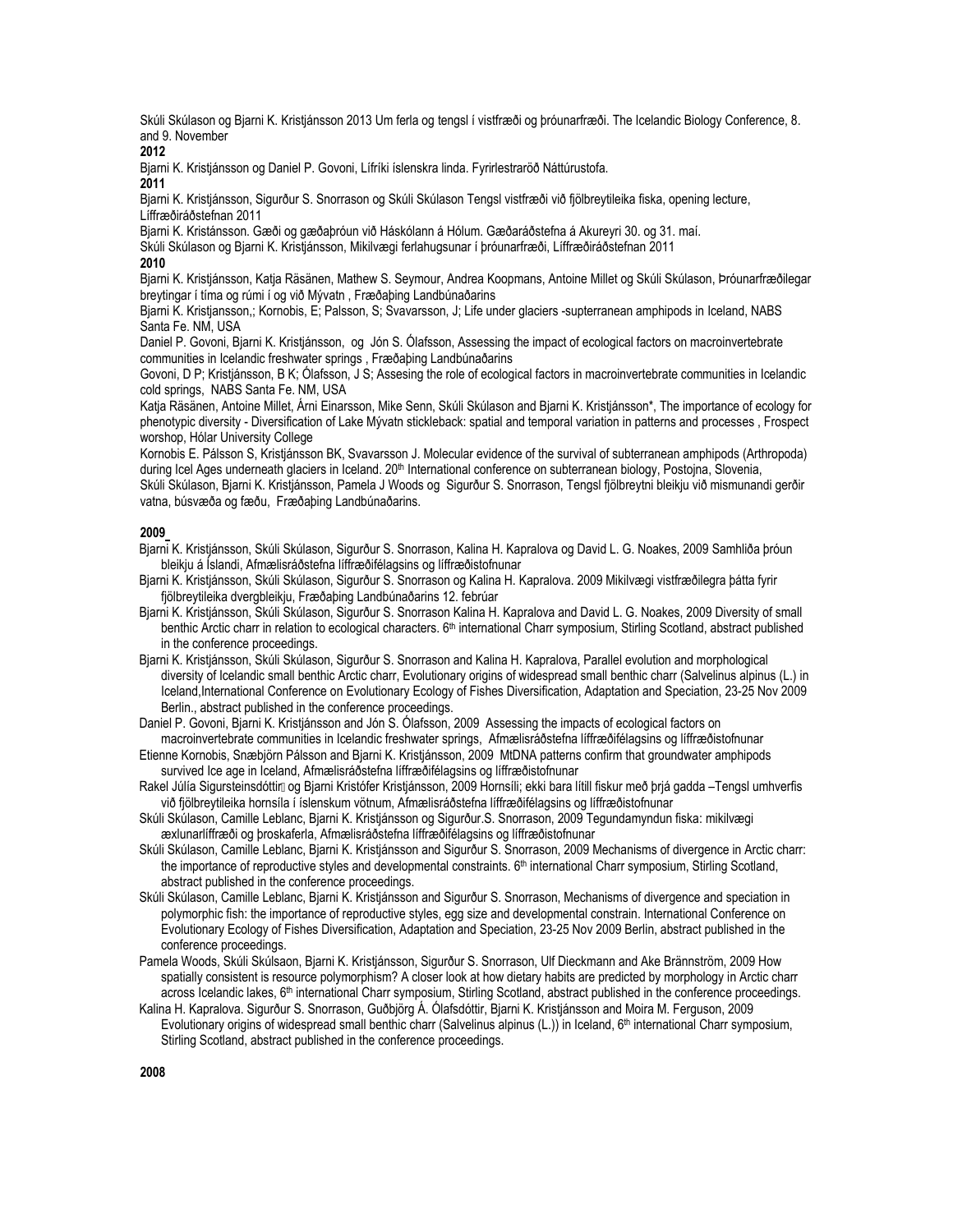Kapralova H. Kalina, Bjarni K. Kristjánsson, Guðbjörg Ásta Ólafsdóttir, Michael Morrissey, Sigurdur S. Snorrason\* and Moira Ferguson 2008 Evolutionary origins of a widespread small Arctic charr (Salvelinus alpinus) morph in Icelandic freshwater habitats, EEEF conference Boston Abstract published in the Conference Proceedings.

Kristiansson Biarni K. Skúli Skúlason, Sigurður S.Snorrason, Kalina H. kapralova and David L. G. Noakes, 2008, 5. May Diversity of Icelandic Small Benthic Charr. AFS Western Divison Annual Meeting. Abstract published in the Conference Proceedings.

Kristjansson, Bjarni K. Skúli Skúlason, Sigurður S. Snorrason, Kalina Kapralova and David L. G. Noakes Morphological diversity of Icelandic small benthic Arctic charr (Salvelinus alpinus).2008 EEEF conference Boston Abstract published in the Conference Proceedings.

Etienne Kornobis, Snæbjörn Pálsson, Bjarni K. Kristjánsson and Jörundur Svavarsson, 2008 Underneath the glaciers ... Amphipods ?! Raunvísindaþing, March 14 – 16. Abstract published in the Conference Proceedings.

### **2007**

Kristjánsson, B.K. 2007 Samhliða þróun? Fjölbreytileiki dvergbleikju á Íslandi, Fræðaþing landbúnaðarins – Extended abstract published in conference publication

### **2006**

Kristjánsson, B.K., Skúlason, S., Snorrason, S.S., and Noakes, D.L.G. 2006 Diversity of Icelandic "dwarf" charr, 5 International Charr symposium, 2 – 5 August, Reykjavik Iceland, Abstract published in the Conference Proceedings.

Kristjansson, Bjarni K. 2006, Íslenskar grunnvatnsmarflær, lifandi steingerfingar, Afmælisráðstefna fiskeldis og fiskalíffræðideildar Hólaskóla,

Skúlason, S, Snorrason, S.S. and Kristjánsson, B.K. 2006 How to approach biological diversity of polymorphic species like Arctic charr? 5 International Charr symposium, 2 – 5 August, Reykjavik Iceland, Abstract published in the Conference Proceedings.

Snorrason, S.S, Kristjánsson, B.K, Skúlason, S. 2006 Patterns of processes of divergence in Icelandic arctic charr, International Charr symposium, 2 – 5 August, Reykjavik Iceland, Abstract published in the Conference Proceedings.

#### **2005**

Kristjansson, Bjarni K., Skúli Skúlason and David L. G. Noakes, 2005, Rapid divergence in Icelandic threespine stickleback (Gasterosteus aculeatus). Nordic network in environmental stress research, Holar University College. Abstract published in the Conference Proceedings

#### **2004**

Kristjansson, Bjarni K., Skúli Skúlason and David L. G. Noakes, 2004, Rapid divergence in Icelandic threespine stickleback (Gasterosteus aculeatus) (in Icelandic). The 25<sup>th</sup> anaversary conference of the Icelandic biology society., Reykjavik, Iceland Abstract published in the Conference Proceedings

Kristjansson, Bjarni K., Skúli Skúlason and David L. G. Noakes, 2004, Rapid divergence in Icelandic threespine stickleback (Gasterosteus aculeatus). EEEF, Skagafjörður, Iceland Abstract published in the Conference Proceedings

Sigursteinsdóttir, Rakel Júlía and Bjarni K. Kristjánsson, 2004, Parallel adaptation, not always so parallel: Comparison of small, benthivorous charr from Grímsnes and Thingvallavatn, Iceland EEEF, Skagafjörður, Iceland Abstract published in the Conference **Proceedings** 

Sigursteinsdóttir, Rakel Júlía and Biarni K. Kristiánsson, 2004, Parallel adaptation, not always so parallel: Comparison of small, benthivorous charr from Grímsnes and Thingvallavatn, International symposium of arctic charr conservation and management, Pert Scotland. Abstract published in the Conference Proceedings.

Snorrason, Sigurður S. Bjarni K. Kristjánsson, Guðbjörg Ásta Ólafsdóttir, Lisa Doucette and Skúli Skúlason, 2004, Patterns of diversification in Icelandic sticklebacks (Gasterosteus aculeatus) EEEF, Skagafjörður, Iceland Abstract published in the Conference **Proceedings** 

# **2003**

Jónsson Bjarni, Bjarni K. Kristjánsson, Eik Elfarsdóttir and Skúli Skúlason 2003 Evolution of diversity among Icelandic threespined sticklebacks, The fourth international Conference on Stickleback behaviour and Evolution, Tajrnö Marine Biological Station, Strömstad, Sweden 31 July 4 August. Abstract published in the Conference Proceedings

# **2002**

Kristiansson, Biarni K., Skuli Skulason & David L. G. Noakes, 2002. Parallel divergence of four Icelandic lacustrine populations of three spine sticklebacks (Gasterosteus aculeatus L.) towards two unique bottom types. EEEF, Université de Laval, Québec city, Québec, Canada Abstract published in the Conference Proceedings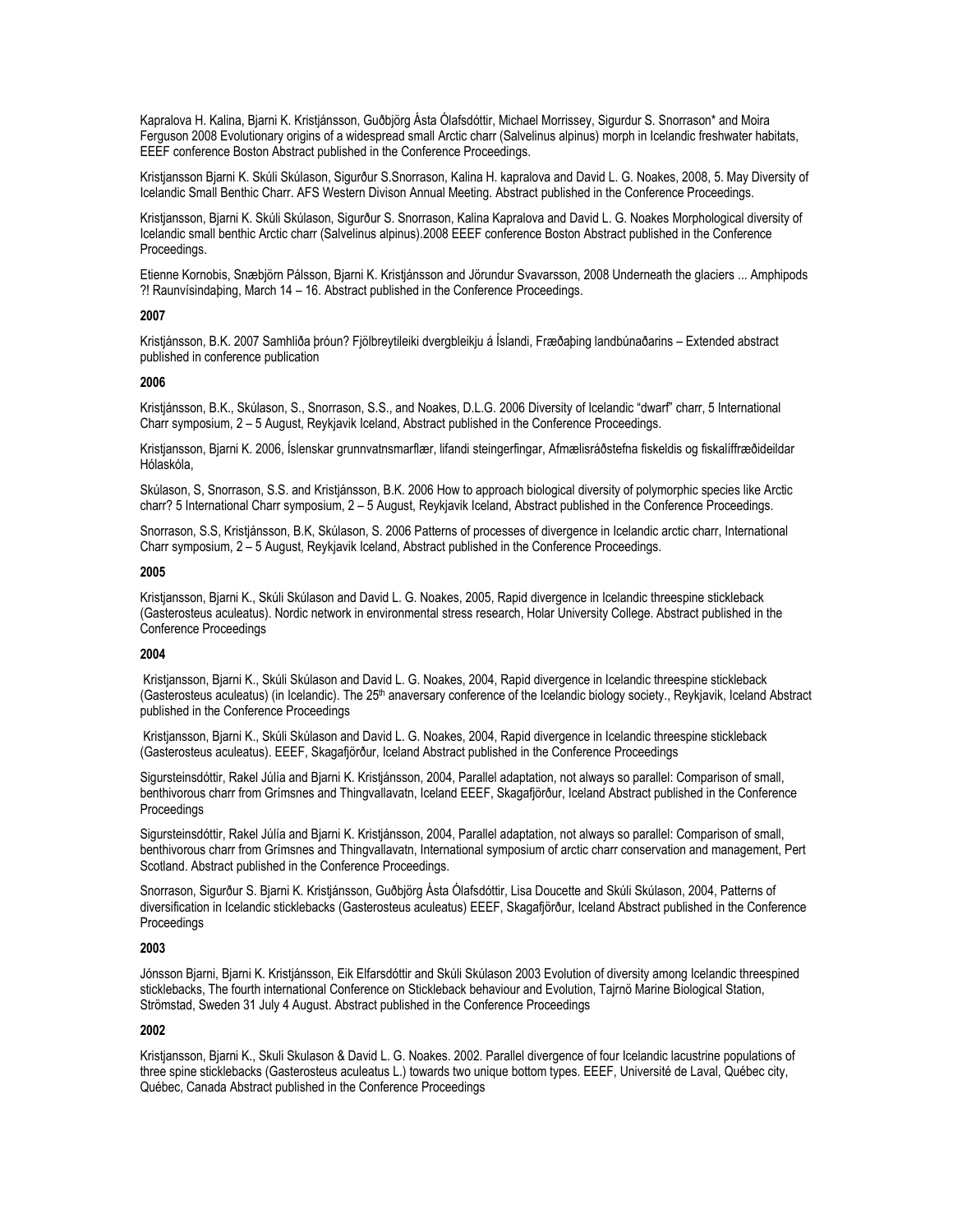Skúlason, Skúli, Sigurdur S. Snorrason and Bjarni K. Kristjánsson. 2002, Iceland as a theatre of evolution. EEEF, Université de Laval, Québec City, Québec, Canada Abstract published in the Conference Proceedings.

#### **2001**

Kristjansson, Bjarni K., Skuli Skulason, Sigurdur S. Snorrason & Gudbjorg Olafsdottir. 2001, Diversity in morphology and diet of Icelandic sticklebacks in salt water (in Icelandic). Icelandic Republic Anniversary Fund conference. Abstract published in the Conference Proceedings.

Kristjansson, Bjarni K., Skuli Skulason & David L. G. Noakes. 2001. Dietary and morphological divergence of Icelandic threespine stickleback, Gasterosteus aculeatus L., towards mud and lava substrate in lakes. Cost 827 Action - Final Workshop, Voluntary Food Intake in Fish. 15 - 18 August 2001. Abstract published in the Conference Proceedings.

Kristjansson, Bjarni K., Skuli Skulason & David L. G. Noakes. 2001. Divergence of four Icelandic lacustrine populations of threespine sticklebacks (Gasterosteus aculeatus L.) towards two bottom types mud and lava. Twin symposium on cold aquatic environment, Myvatn Research Station 13 -16. May 2001. Abstract published in the Conference Proceedings.

#### **2000**

Kristjansson, Bjarni K., Skuli Skulason & David L. G. Noakes. 2000. Morphological adaptations of four Icelandic lacustrine populations of threespine sticklebacks (Gasterosteus aculeatus L.) towards two unique bottom types. EEEF, University of Georgia, Athens, Georgia, Abstract published in the Conference Proceedings

### **1998**

Svavarsson, Jorundur, Bjarni K. Kristjansson & Torleiv Brattegard. 1998. Depth-size related patterns of marine isopods (Arthropoda, Crustacea, Isopoda) in the Arctic Ocean. Second International Isopod Conference in memory of Thomas E. Bowman held at the Institute for Systematic and Population Biology (ISPB), University of Amsterdam. Abstract published in the Conference Proceedings.

#### **Presentations on invitation of university departments:**

Kristjánsson Bjarni K., Skúli Skúlason, Sigurður S.Snorrason, Kalina H. kapralova, Rán Sturlaugsdóttir and David L. G. Noakes, 2008, 2. October. Parallel diversification of small benthic charr in Iceland. EAWAG, Department of Aquatic Ecology, Switzerland, invited speaker.

Kristjánsson Bjarni K., Skúli Skúlason, Sigurður S.Snorrason, Kalina H. kapralova, Rán Sturlaugsdóttir and David L. G. Noakes, 2008, 14. April. Diversity of Arctic Charr in Iceland, Invited speaker. Department of Fisheries and wildlife Oregon State University, Stream team talk,

Kristjansson, Bjarni K. 2006 Diversity of fishes in Iceland, Invited seminar, Oregon State University, department of fisheries and Wildlife, 20. April

Kristjansson, Bjarni K. 2006 Analysing shape using Geometric Morphometrics. Invited lab session Oregon State University, department of fisheries and Wildlife, 18. April

Kristiansson, Biarni K. 2006 Diversity of fishes in Iceland, Invited seminar, 'Cresko/Phillips joint research group meeting' University of Oregon, 13. April

Kristjansson, Bjarni K., Skúli Skúlason, Sigurður S. Snorrason, Guðbjörg Á Ólafsdóttir, Lisa I. Doucette and David L. G. Noakes, 2004. Diversity and rapid divergence of Icelandic Threespine stickleback. Loaves and Fishes seminar series. Axelrod Institute of Ichthyology, University of Guelph.

Kristjansson, Bjarni K. 2000, Morphology and evolution of unusual stickleback fish from Iceland. Biology Colloquium, University of Wisconsin – Whitewater Invited speaker.

Kristjansson, Bjarni K. 2000. Icelandic Sticklebacks. Loaves and Fishes seminar series. Axelrod Institute of Ichthyology, University of Guelph.

Kristjansson, Bjarni K. 1999. Ecology and morphology of three-spine stickleback in Iceland. Graduate Seminar Series, Department of Zoology, University of Guelph, Canada

Kristjansson, Bjarni K. 1999. Ecological and morphological diversity of Icelandic three-spine stickleback. Invited Speaker at the Departmental seminar series, Department of Biology, University of Iceland (in Icelandic).

### **Presentations:**

Bjarni K. Kristjánsson and Camille A.L. Leblanc, Lífið í hrauninu – lífríki í vatnsfylltum hraunhellum í Mývatnssveit, Fræðsluerindi á vegum Hins íslenska náttúrufræðifélags, 30. Október

Bjarni K. Kristjánsson, 2009 Fine scale phenotypic diversity of Arctic charr (Salvelinus alpinus) in relation to ecological characters 6. febrúar, málstofa Versins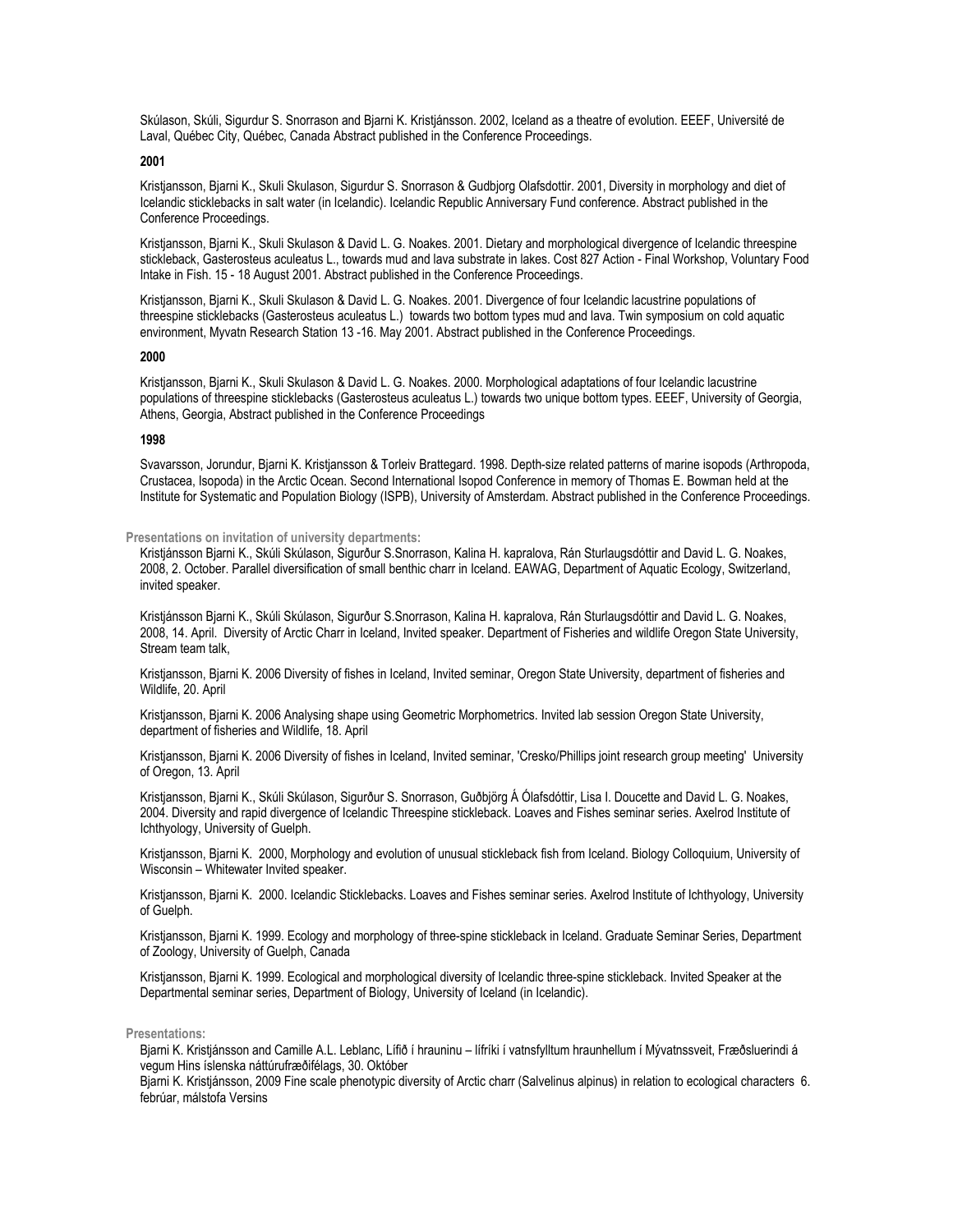Kristjánsson og Svavarsson, 2007 Grunnvatnsmarflær á Íslandi, Invited speaker, Hið Íslenska Náttúrufræðafélag.

Svavarsson og Kristjánsson, 2007. 3. mars. Leyndarmál hraunanna – elstu núlifandi dýr Íslands? Undur jarðar, fyrirlestraröð Raunvísindadeildar í tilefni af ári jarðarinnar.

Kristjansson, Bjarni K. 2006, Icelandic dwarf charr, FISHACE task workshop, Holar, 21. August

Kristjansson, Bjarni K. 2004, Specialty of Icelandic freshwater systems, looking at stickleback. Invited speaker, N-W Iceland research institutes lecture series. 6. April 2004.

Kristjansson, Bjarni K. 2002, Cave animals from Ancient times. Educational walk at Thingvellir National park.

### **Posters:**

# **2018**

Agnes-Katharina Kreiling, Snæbjörn Pálsson, Jón S. Ólafsson og Bjarni K. Kristjánsson. 2018. Assessing the invertebrate diversity in Icelandic springs - eDNA versus morphological species identification. Vistís 2018

Kreiling, A-K., Gíslason, G.M. & Kristjánsson, B.K. (2018): Low Trichoptera diversity in freshwater springs in Iceland (poster presentation), 16th International Symposium on Trichoptera, 3rd – 9th June in Surat Thani Province, Thailand

Kreiling, A-K., Pálsson, S., Ólafsson, J.S. & Kristjánsson, B.K. (2018): Assessing the invertebrate diversity in Icelandic springs – eDNA versus morphological species identification (poster presentation), Nordic Oikos Conference, 19th – 22nd February in Trondheim, Norway

Kalina Hristova Kapralova, Lieke L. Ponsioen, Arnar Palsson, Bjarni K. Kristjanson, Zophonías O. Jónsson og Sigurður Sveinn Snorrason. 2018. Post-zygotic mechanisms of reproductive isolation in Thingvallavatn Arctic charr. Vistís 2018

#### **2017**

Louise Vernier, David Benhaim, Bjarni K. Kristjánsson, Camille A.-L. Leblanc. 2017, Do voariation in egg size and growth trajectories affect behaviour in five resource-based morphs of Arctic charr (Salvelinus alpinus). Behaviour 2017, Estoril Portugal, 20. Júlí – 4. August.

Sigurður H. Árnason, Camille Leblanc, Skúli Skúlason and Bjarni K. Kristjánsson. 2017. Habitat use specialization and the early stages of diversification: the saga of dwarfs in Iceland. Behaviour 2017, Estoril Portugal, 20. Júlí – 4. August.

Kalina Hristova Kapralova1 , Michael B Morrissey2 , Arnar Palsson1 , Bjarni K. Kristjanson3 , Zophonías O. Jónsson1 Sigurður Sveinn Snorrason1. Post-zygotic mechanisms of reproductive isolation in Thingvallavatn Arctic charr. Arctic char: Ecology, genetics, climate change, and the implication for conservation and management. Reykjavík 31. Okt – 1. November

Doriane Combot, Daniel Govoni, Camille Leblanc and Bjarni Kristofer Kristjansson. Epibenthic macroinvertebrate diversity in relation to ecolocical factors in groundwater-fed lava caves in north east Iceland. Líffræðiráðstefnan 2017, 26. – 28. Október

Daniel P. Govoni. Bjarni K. Kristjánsson, Jón S. Ólafsson. Surface and subsurface invertebrate communities across a thermal gradient in a natural experiment in Icelandic streams. Líffræðiráðstefnan 2017, 26. – 28. Október

Sigurður H. Árnason. Skúli Skúlason, Sigurður S. Snorrason, David L.G. Noakes, Bjarni K. Kristjánsson. Life history diversity of small benthic Arctic charr, Salvelinus alpinus, in relation to fine scale environmental variability. Líffræðiráðstefnan 2017, 26. – 28. Október

Louise Vernier, David Benhaïm, Bjarni K. Kristjánsson & Camille A.-L. Leblanc. Does variation in egg size and growth trajectories affect behaviour in five resource-based morphs of Arctic charr (Salvelinus alpinus)? Líffræðiráðstefnan 2017, 26. – 28. Október

#### **2016**

Agnes-Katharina Kreiling, Bjarni K. Kristjánsson, Árni Einarsson and Jón S. Ólafsson, 2016, Macroinvertebrate biodiversity in Icelandic Freshwater Springs. Ráðstefna Vistfræðifélagsins, 3. March.

Agnes-Katharina Kreiling, Bjarni K. Kristjánsson, Árni Einarsson and Jón S. Ólafsson, 2016, Macroinvertebrate biodiversity in Icelandic Freshwater Springs. Nordic Oikos conference Turku 2. – 4. February

Samantha V. Beck, Camille Leblanc Katia Räsanen, Zophonías O. Jónsson, Skúli Skúlason and, Biarni K. Kristiánsson, 2016. Egg size mediated developmental plasticity in divergent Arctic charr populations. Nordic Oikos conference Turku 2. – 4. February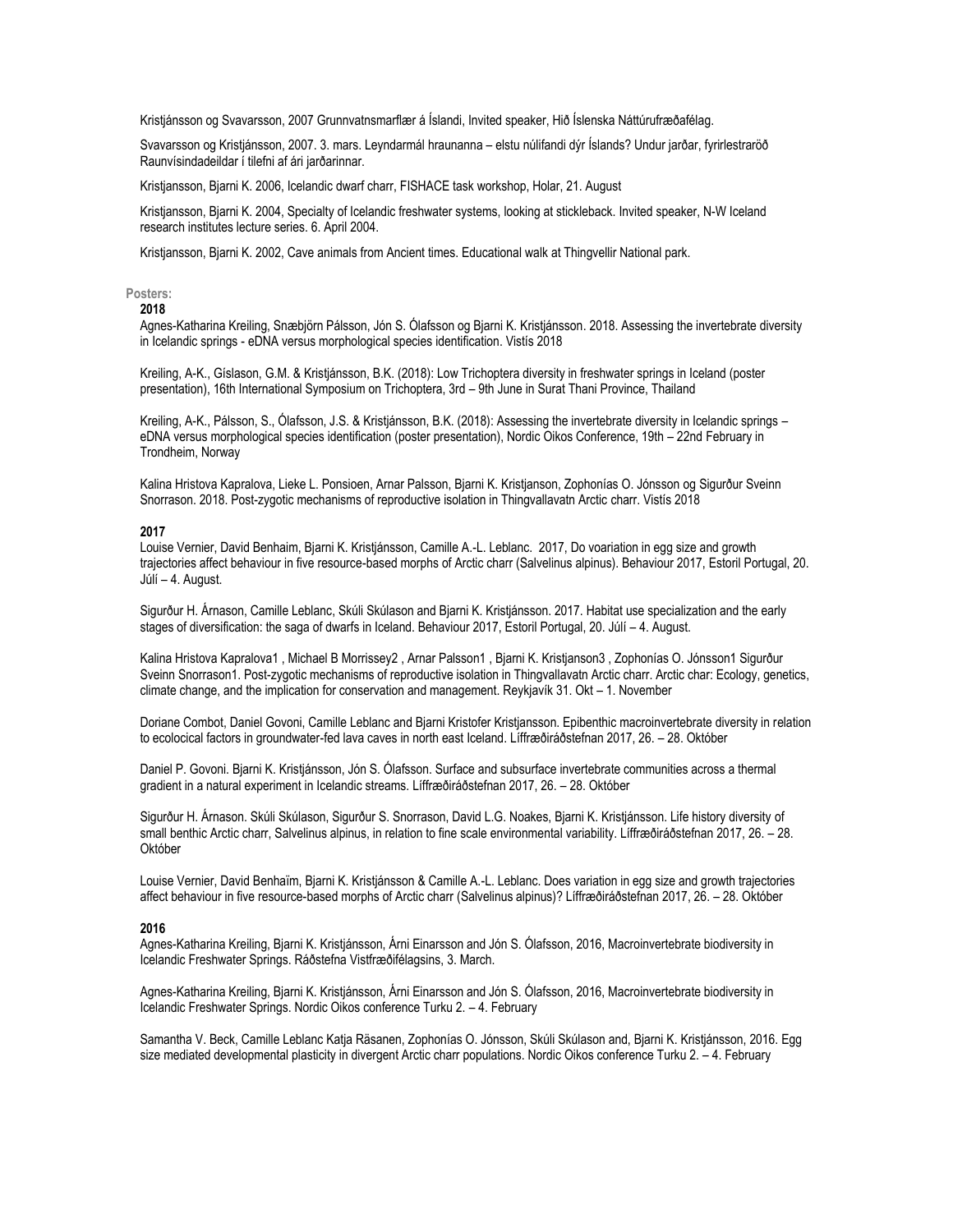Coralie Delarue, Bjarni K. Kristjánsson and Katja Räsänen, 2016. Importance of plasticity for divegence of threespine stickleback (Gasterosteus aculeatus) in the dynamic Lake Mývatn, Iceland. Nordic Oikos conference Turku 2. – 4. February

## **2015**

Stefan O. Steingrimsson, Mark R. Roper, Camille A. Leblanc, Arni Einarsson & Bjarni K. Kristjansson. Foraging mode of cavedwelling Arctic charr in the Lake Mývatn area, northern Iceland. 8<sup>th</sup> International Charr symposium, Tromsö Norway, 14-18 June 2015

Louise Vernier, Samantha V. Beck, Anett Reilent, David Benhaïm, Bjarni K. Kristjánsson & Camille A.-L. Leblanc Relationship between egg size, metabolic rate, growth and personality traits of individuals in divergent populations of Salmonids Líffræðiráðstefnan 5. 7. Nóvember 2015

Ragnhildur Gudmundsdóttir, Vésteinn Snæbjarnarson, Viggó Marteinsson, Bjarni K. Kristjánsson, Christophe Douady, Snæbjörn Pálsson Ecology, Evolution and Genomics of the Groundwater Amphipod Crangonyx islandicus Líffræðiráðstefnan 5. 7. Nóvember 2015

Jóhannes Guðbrandsson, Arnar Palsson, Johannes Gudbrandsson, Ehsan Ahi, Sigridur Franzdottir, Kalina Kapralova, Bjarni Kristjansson, Sophie Steinhaeuser, Valerie Maier, Sigurdur Snorrason, Zophonias Jonsson The developmental transcriptome of contrasting Arctic charr (Salvelinus alpinus) morphs Líffræðiráðstefnan 5. 7. Nóvember 2015

Eme David, Westfall Kristen M., Kristjánsson Bjarni K., Pálsson Snæbjörn Contrasting phylogeographic histories using mitochondrial DNA and RADSeq data of a groundwater amphipod (Crangonyx islandicus) that survived Ice age in Iceland. Líffræðiráðstefnan 5. 7. Nóvember 2015

# **2013**

Jóhann Garðar Þorbjörnsson, Jónína Herdís Ólafsdóttir, Kjartan Gðmundsson, Bjarni K. Kristjánsson og Jón S. Ólafsson 2013 Comparison of two methods for sampling invertebrates on submerged vertical walls with diving. The Icelandic Biology Conference, 8. and 9. November

Stefán Árnason, Antoine Millet, Árni Einarsson, Bjarni K. Kristjánsson og Katja Räsänen 2013 Temporal and spatial variation in diet and diet-morphology relationships in Lake Mývatn, Iceland. The Icelandic Biology Conference, 8. and 9. November Ragnhildur Guðmundsdóttir, Etienne Kornobis, Bjarni K. Kristjánsson og Snæbjörn Pálsson 2013 Ciliate epibionts on the groundwater amphipod *Crangonyx islandicus*. The Icelandic Biology Conference, 8. and 9. November **2010**

Mathew S. Seymour\*, Bjarni K. Kristjánsson and Katja Räsänen, Intra-species population divergence in Belgjaskógur threespine sticklebacks (Gasterosteus aculeatus), Frospect workshop, Hólar University College

Mat Seymour, Bjarni K. Kristjánsson, Katja Räsänen and Jón S. Ólafsson, Accessing small scale population divergences in the threespine stickleback , Fræðaþing Landbúnaðarins

Antoine Millet\*, Bjarni K. Kristjánsson, Árni Einarsson and Katja Räsänen, Determinants of spatial and temporal phenotypic variation in threespine stickleback from Mývatn, Frospect workshop, Hólar University College

Antoine Millet, Katja Räsänen, Árni Einarsson and Bjarni K. Kristjánsson , Determinants of spatial and temporal phenotypic variation in threespine stickleback from Mývatn, Fræðaþing Landbúnaðarins

# **2009**

Antoine Millet, Bjarni K. Kristjánsson, Katja Räsänen and Árni Einarsson, 2009 Ecological and genetic factors on the evolution of the threespine stickleback in Mývatn, Afmælisráðstefna líffræðifélagsins og líffræðistofnunar

Mathew Stephen Seymour, Bjarni K. Kristjánsson, Katja Räsänen og Jón S. Ólafsson, 2009 Accessing small scale population divergences in the threespine stickleback, Afmælisráðstefna líffræðifélagsins og líffræðistofnunar

Alexandros Andreou, Guðbjörg Á. Ólafsdóttir, Bjarni K. Kristjánsson and Sigurður S. Snorrason, 2009 Spatial and social learning of threespine sticklebacks (Gasterosteus aculeatus L.) in mud and lava habitat in two Icelandic lakes, International Conference on Evolutionary Ecology of Fishes Diversification, Adaptation and Speciation, 23-25 Nov 2009 Berlin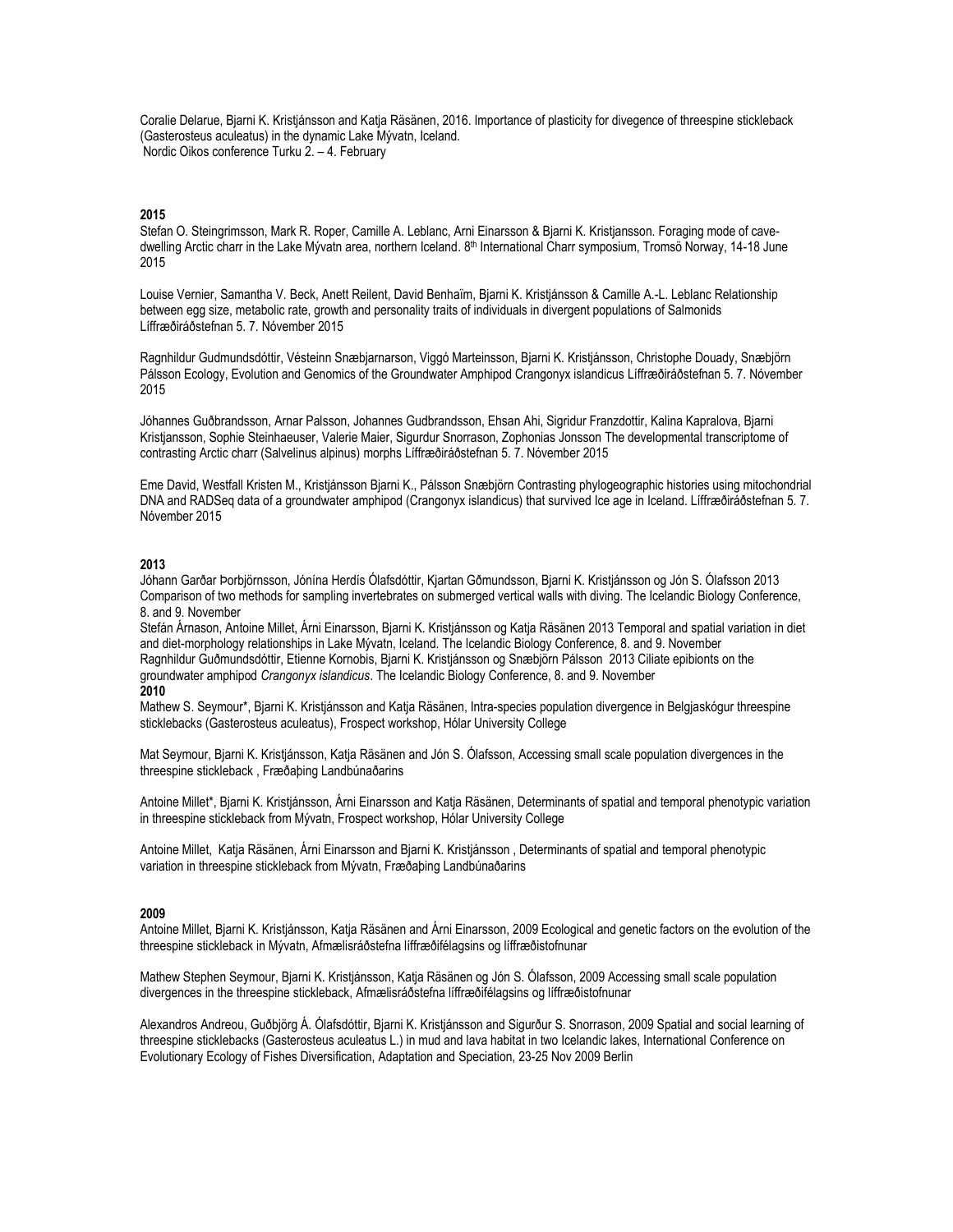Etienne Kornobis, Jörundur Svavarsson, Snæbjörn Pálsson and Bjarni K. Kristjánsson, 2009 Phylogeny of Crangonyctoidea and the taxonomic status of groundwater amphipods, endemic to Iceland, based on two nuclear genes, Afmælisráðstefna líffræðifélagsins og líffræðistofnunar

Guðmundur Smári Gunnarsson, Alexandros Andreou, Myrsini Eirini Natsopoulou, Sigurður S. Snorrason, Bjarni Kristófer Kristjánsson and Guðbjörg Ásta Ólafsdóttir, General patterns of ecological divergence of threespine sticklebacks in Iceland, International Conference on Evolutionary Ecology of Fishes Diversification, Adaptation and Speciation, 23-25 Nov 2009 Berlin

Hlynur Reynisson, Helgi Thorarensen, Bjarni K. Kristjánsson and Sigurður S Snorrason, Variation in ventricular heart mass of small benthic Arctic charr (*Salvelinus alpinus* L.*)* in Iceland: Does it reflect differences in key habitat features?, 2009, Afmælisráðstefna líffræðifélagsins og líffræðistofnunar

Kalina Kapralova, Sigurður S. Snorrason, Arnar Palsson, Zophonias Jonsson, Sigríður Rut Franzdottir and Bjarni Kristófer Kristjánsson, 2009 Micro RNA in Arctic charr development, Afmælisráðstefna líffræðifélagsins og líffræðistofnunar, Afmælisráðstefna líffræðifélagsins og líffræðistofnunar

Katja Räsänen, Antoine Millet, Mat Seymour, Árni Einarsson, Jón S. Ólafsson, Skúli Skúlasson, & Bjarni K. Kristjánsson Temporal and spatial variation in microevolutionary responses of threespine stickleback in Mývatn (Iceland), International Conference on Evolutionary Ecology of Fishes Diversification, Adaptation and Speciation, 23-25 Nov 2009 Berlin

# **2008**

Leblanc, Camille \*, Bjarni K. Kristjánsson, David Benhaïm, Skúli Skúlason and David L. G. Noakes 2008 Does egg size affect behaviour and morphology of Arctic charr (Salvelinus alpinus)? EEEF, best student poster – The poster won the student price for posters.

Kristjánsson, Bjarni K., Snorrason, Sigurður S., Skúlason, Skúli, Kapralova, Kalina Hristova, Noakes, David L. G.. 2008, Morphological diversity of Icelandic small benthic Arctic charr (*Salvelinus alpinus*). Raunvísindaþing, March 14 – 16. Abstract published in the Conference Proceedings.

Kristjánsson, Bjarni K., Snorrason, Sigurður S., Skúlason, Skúli, Kapralova, Kalina Hristova, Noakes, David L. G.. 2008, Morphological diversity of Icelandic small benthic Arctic charr (*Salvelinus alpinus*). Raunvísindaþing, March 14 – 16. Abstract published in the Conference Proceedings.

Sigursteinsdóttir Rakel Júlía and Bjarni K. Kristjansson 2008 Stickleback; not just a small fish with three spines 2008, EEEF

### **2005**

Kristjánsson, Bjarni K. Skúlason Skúli and David L. G. Noakes, 2005 Small Benthic charr in lava habitats in Iceland. Peter Yodsiz Collogium. University of Guelph, Canada, May 6 – 7. Abstract published in the Conference Proceedings.

#### **2004**

Kristjánsson, Bjarni K. and Jörundur Svavarsson, 2004, Icelandic groundwater amphipods (in Icelandic). The 25<sup>th</sup> anniversary conference of the Icelandic biology society., Reykjavik, Iceland Abstract published in the Conference Proceedings

Kristjánsson, Bjarni K. Skúlason Skúli and David L. G. Noakes, 2004. Adaptation of fishes towards lava, Icelandic "dwarf" arctic charr (in Icelandic) The 25<sup>th</sup> anniversary conference of the Icelandic biology society, Reykjavik, Iceland Abstract published in the Conference Proceedings

Traustason, Sindri and Bjarni K. Kristjánsson, 2004, The diversity of stickleback in Beljarskogur The 25<sup>th</sup> anniversary conference of the Icelandic biology society, Reykjavik, Iceland Abstract published in the Conference Proceedings

### **2002**

Kristjansson Bjarni K., Skuli Skulason & David L. G. Noakes. 2002. Rapid evolution of three-spine stickleback population after isolation from the sea. EEEF, Université de Laval, Québec City, Québec, Canada Abstract published in the Conference Proceedings

Kristjansson, Bjarni K., Skuli Skulason & David L. G. Noakes. 2002. Rapid evolution of three-spine stickleback population after isolation from the sea. 37th European Marine Biology Symposium, Reykjavik, Iceland

#### **2001**

Kristjansson, Bjarni K., Skuli Skulason & David L. G. Noakes. 2001. Parallel divergence of four Icelandic lacustrine populations of threespine stickleback (Gasterosteus aculeatus) towards two bottom habitats, Ontario Ecology and Ethology Colloquium, 2 - 4 May 2001. University of Guelph, Canada,